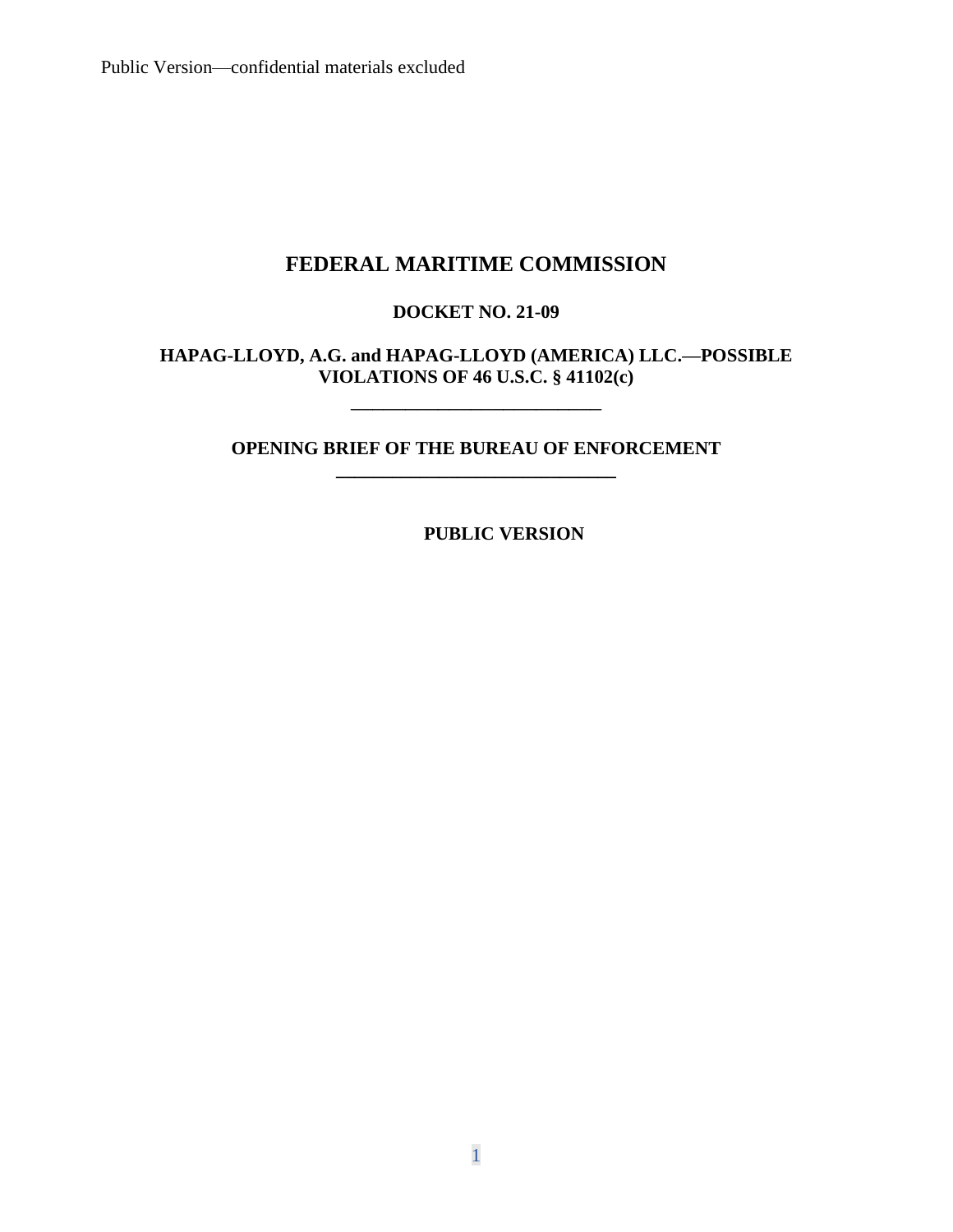# **TABLE OF CONTENTS**

| I.                                                                                        |  |
|-------------------------------------------------------------------------------------------|--|
| A.                                                                                        |  |
| <b>B.</b>                                                                                 |  |
| $\mathcal{C}$ .                                                                           |  |
| П.                                                                                        |  |
| A.                                                                                        |  |
| Respondent is a Common Carrier and Liable for the Actions of its Agent 17<br>1.           |  |
| Respondent Failed to Establish, Observe and Enforce Just and Reasonable Regulations<br>2. |  |
| Respondent's Failure to Establish, Observe and Enforce Just and Reasonable<br>a.          |  |
| $\mathbf b$ .                                                                             |  |
|                                                                                           |  |
|                                                                                           |  |
| iii. Practices are Related to or Connected with Receiving, Handling, Storing, or          |  |
| <b>B.</b>                                                                                 |  |
| 1.                                                                                        |  |
| 2.                                                                                        |  |
| 3.                                                                                        |  |
| $\overline{4}$ .                                                                          |  |
| 5.                                                                                        |  |
| $\mathcal{C}$ .                                                                           |  |
|                                                                                           |  |
|                                                                                           |  |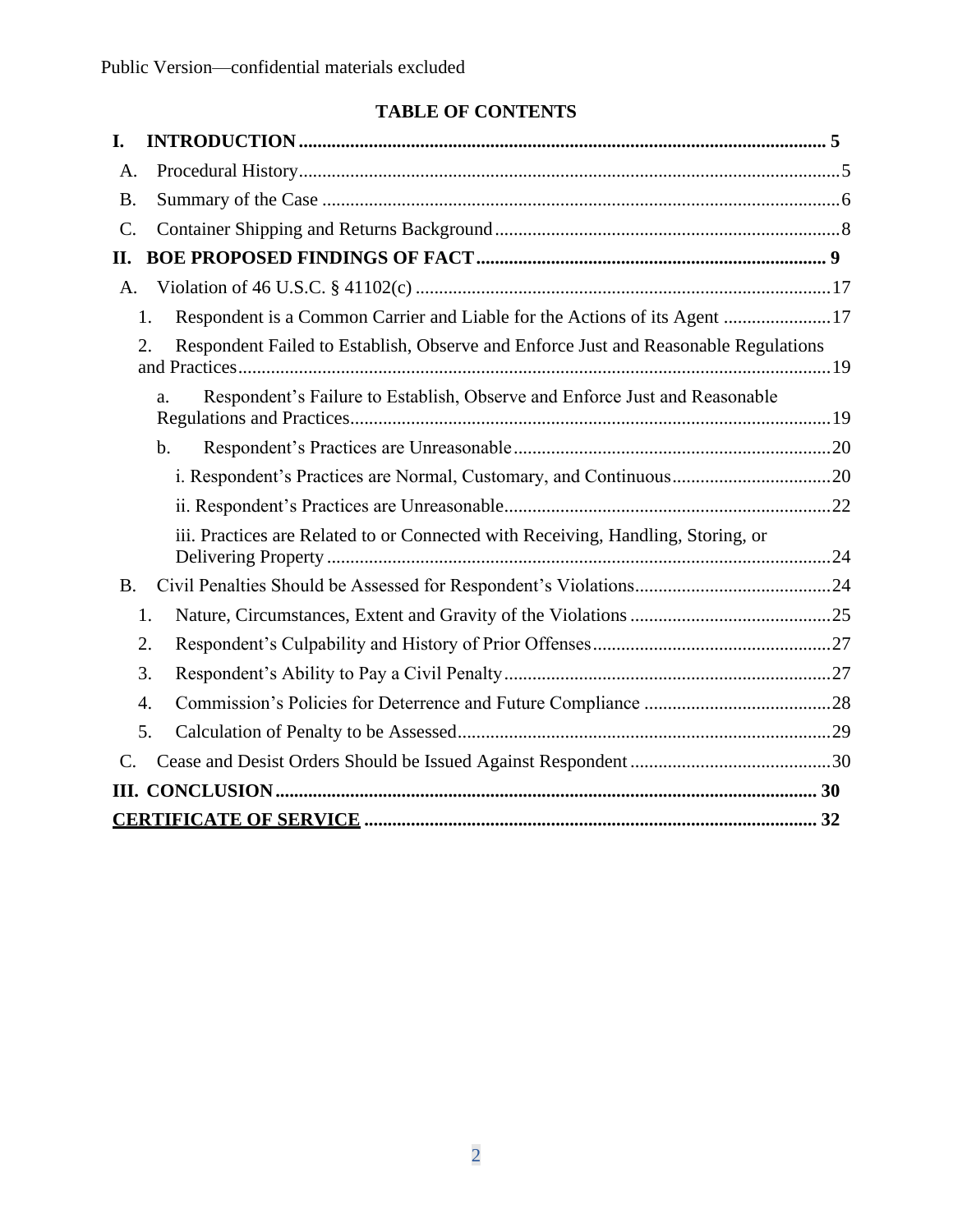# **TABLE OF AUTHORITIES**

# **Statutes**

46 U.S.C. § 40102 46 U.S.C. § 41102 46 U.S.C. § 41107 46 U.S.C. § 41302

# **Cases**

*Volkswagenwerk Aktiengesellschaft v. Fed. Mar. Comm'n*, 390 U.S. 261, 282 (1968)

*NECA-IBEW Rockford Local Union 364 Health and Welfare Fund v. A.A. Drug Co.*, 736 F.3d 1054, 1059 (7th Cir. 2013)

*United States v. Dish Network LLC*, 954 F.3d 970, 976 (7th Cir. 2020)

# **Administrative**

*Distribution Servs. Ltd. v. Trans-Pac. Freight Conference of Japan and Its Member Lines*, 24 S.R.R. 714, 722 (FMC 1988)

*Investigation of Free Time Practices, Port of San Diego*, 9 F.M.C. 524, 547 (FMC 1966)

Fed. Mar. Comm'n, *Report*, *U.S. Container Port Congestion & Related International Supply Chain issues: Causes, Consequences & Challenges* (*FMC Congestion Report*) (July 2015)

*West Gulf Maritime Assc. V. Port of Houston Authority*, 22 FMC 420 (FMC 1980)

*European Trade Specialists v. Prudential-Grace Lines*, 19 S.R.R. 59, 63 (FMC 1979)

*Intercoastal Investigation*, 1935, 1 U.S.S.B.B. 400, 432 (1935)

*Kawasaki Kisen Kaisha, Ltd v. The Port Authority of New York and New Jersey*, Docket 11-12 at 18 (Order Affirming Dismissal of Complaint) (FMC Nov. 20, 2014

*Secretary of the Army v. Port of Seattle*, 24 S.R.R. 595, 602 (FMC 1987)

*TCW, Inc. v. Evergreen Shipping Agency (America) Corp. & Evergreen Line Joint Services Agreement*, Docket no. 1966(I) (FMC 2021).

*Equality Plastics, Inc. and Leading Forwarders, Inc.—Possible Violations of Section 16 First Paragraph, Shipping Act, 1916,* 17 F.M.C. 217 (FMC 1973).

*Pacific Champion Express Co., Ltd. — Possible Violations of Section 10(b)(1) of the Shipping Act of 1984*, 28 S.R.R. 1185, 1192 (ALJ 1999)

*Ever Freight Int'l Ltd., et al.- Possible Violations of Sections 10(a)(l) and 10(b)(l) of the Shipping Act of 1984*, 28 S.R.R. 329, 333 (ALJ 1998).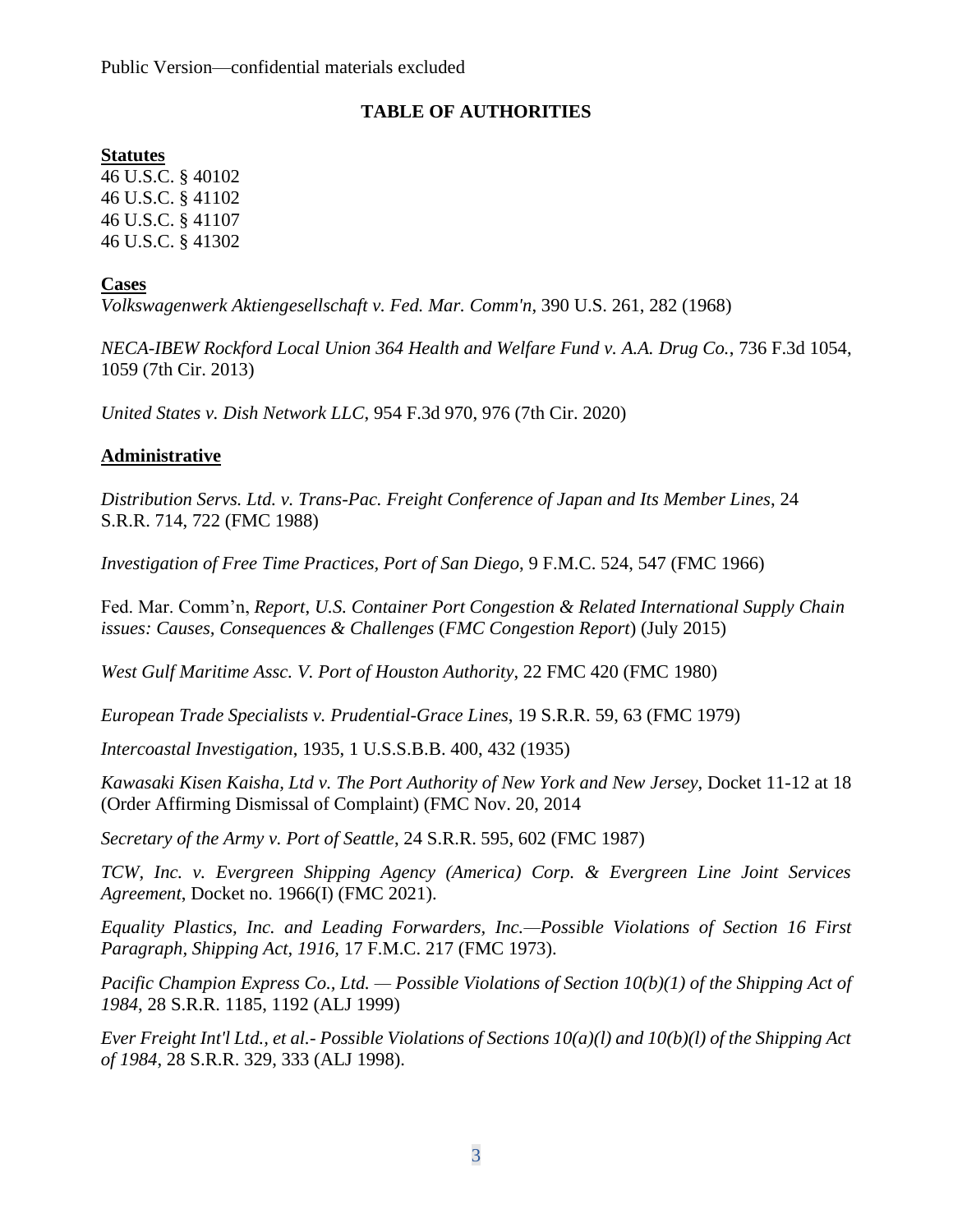*Brokerage on Shipments of Ocean Freight—Max LePack, Jack Pollack, Phyllis Pollack, Lynne Forwarding Inc., United Export Clothing Co., Inc., Bimor Textile Company, Inc.*, 5 F.M.B. 435 (FMB 1958).

# **Rules**

46 C.F.R. § 545.4 46 C.F.R. § 545.5 46 C.F.R. § 502.63 46 C.F.R. § 506.4 46 C.F.R. § 506.5

# **Other**

85 Fed. Reg. 48850 85 Fed. Reg. 29638 83 Fed. Reg. 64478 85 Fed. Reg. 29639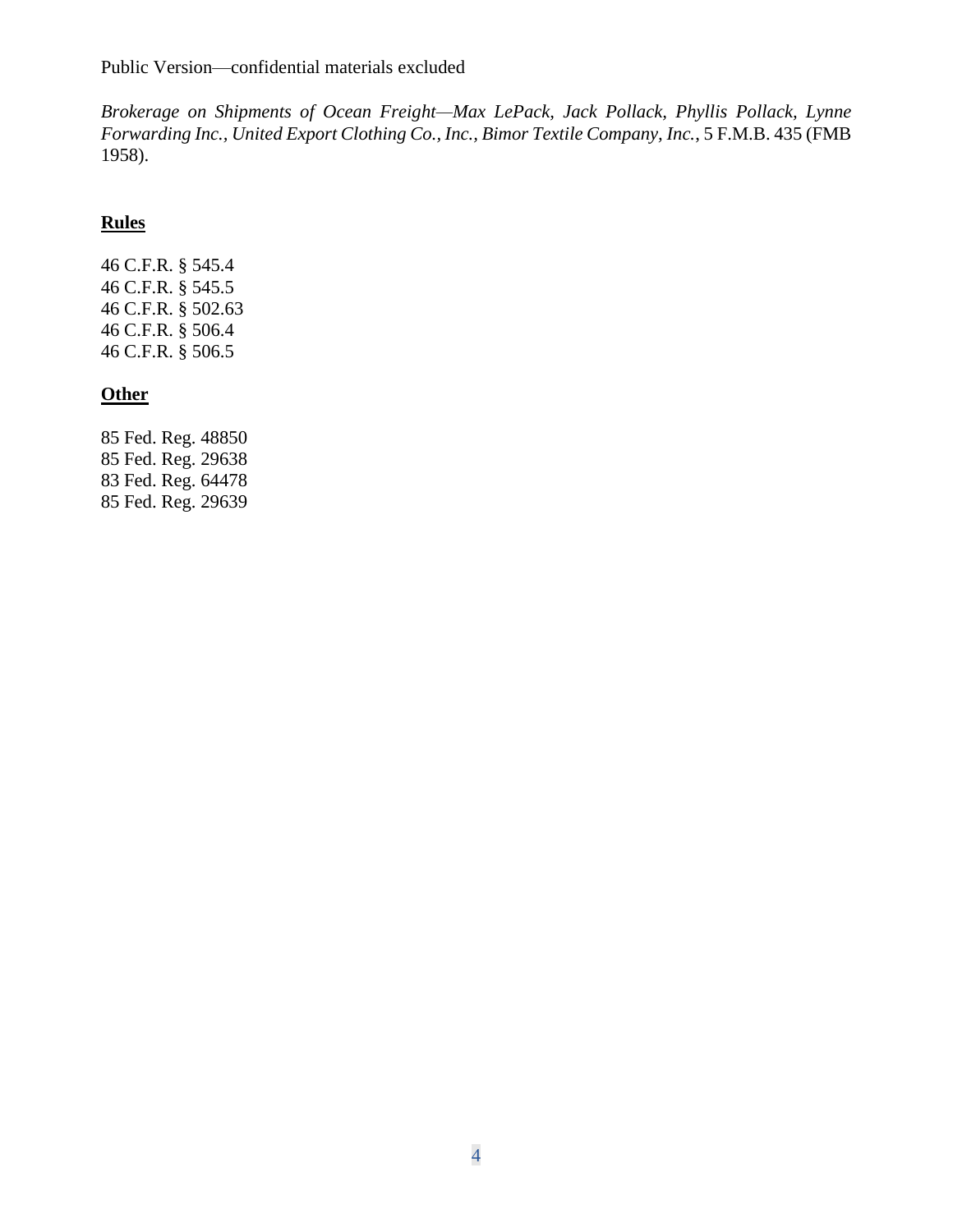# **I. INTRODUCTION**

This proceeding involves the obstacles a motor carrier faces when returning empty containers (empties) to vessel-operating common carriers (VOCCs). The primary legal issue is the interpretation of 46 C.F.R. § 545.5 and what constitutes an unjust and unreasonable practice with respect to detention charges. Although this proceeding asks the court to resolve novel legal issues, the facts of the proceeding, the Shipping Act of 1984, 46 U.S.C. § 40101 et seq (2019) and the Commission's regulations, and case law show that Respondents Hapag-Lloyd AG and Hapag-Lloyd (America) LLC (collectively, Hapag-Lloyd or Respondent) acted knowingly and willfully in contravention of published law.

# **A. Procedural History**

On November 10, 2021, the Federal Maritime Commission (FMC or Commission) initiated this proceeding by issuing an Order of Investigation and Hearing (Order of Investigation & Hearing or Investig. & Hr'g), served on November 10, 2021 pursuant to 46 U.S.C.  $\S$ § 41102(c), 41302(a), and 46 C.F.R. § 502.63. Investig. & Hr'g at 5. The Commission ordered this proceeding to determine whether Hapag-Lloyd, A.G. and/or Hapag-Lloyd (America) LLC have violated Section 41102(c) of the Shipping Act by failing to establish, observe, and enforce just and reasonable regulations and practices relating to its assessment of charges on containers when return locations with corresponding appointments were unavailable. *Id.*

The Commission further designated Hapag Lloyd, A.G. and Hapag-Lloyd (America) LLC as Respondents and the Bureau of Enforcement (BOE) as a party to this proceeding. *Id.* at 5–6. The proceeding was then placed before the Commission's Office of Administrative Law Judges and assigned to the Honorable Erin Wirth (ALJ). *Id.* at 5; Order Designating Administrative Law Judge, FMC Docket No. 21-09 (Nov. 17, 2021).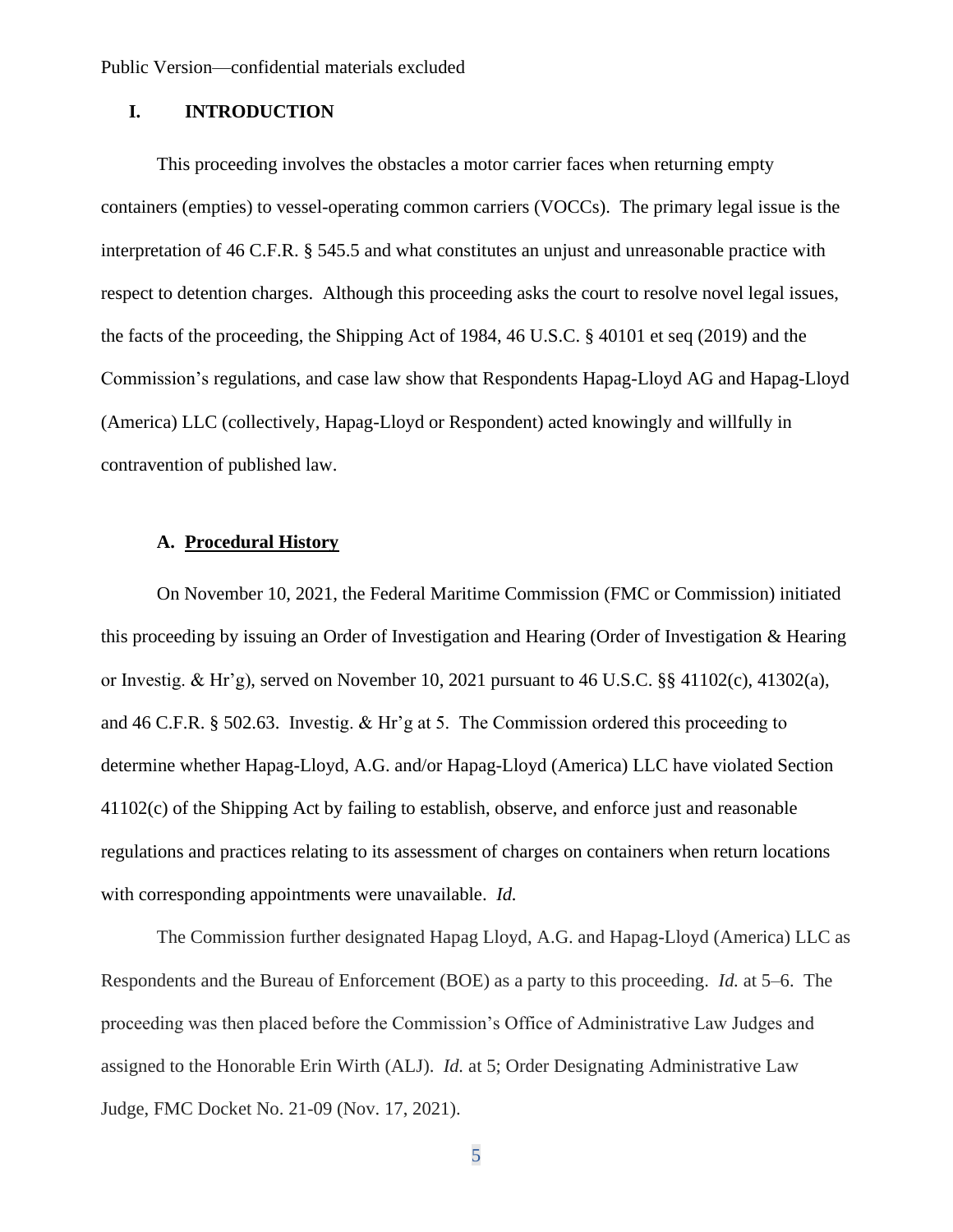The Scheduling Order established that Hapag-Lloyd's and BOE's (the Parties) discovery period was to end on March 4, 2022 and that BOE's brief, findings of fact, and appendix were to be filed on March 11, 2022. Scheduling Order, FMC Docket No. 21-09 (Jan. 6, 2022). The Parties actively participated in good faith throughout the discovery process. BOE now submits its brief, including findings of fact, and the appendix pursuant to the Scheduling Order.

# **B. Summary of the Case**

Section 41102(c) of Title 46 of the United States Code provides that "[a] common carrier, marine terminal operator, or ocean transportation intermediary may not fail to establish, observe, and enforce just and reasonable regulations and practices relating to or connected with receiving, handling, storing, or delivering property." 46 U.S.C. § 41102(c).

On May 18, 2020, the Commission published an interpretive rule providing guidance as to what it may consider in assessing whether a detention practice is unjust or unreasonable. 46 C.F.R. § 545.5(c)(1); 85 FR 48850 (May 18, 2020) *also available at* 

https://www2.fmc.gov/readingroom/docs/19-05/19-05\_fnl\_rul\_fr.pdf/. This guidance applies to

practices and regulations relating to demurrage and detention for containerized cargo. For purposes of this rule, the terms demurrage and detention encompass any charges, including "per diem," assessed by ocean common carriers, marine terminal operators, or ocean transportation intermediaries ("regulated entities") related to the use of marine terminal space (e.g., land) or shipping containers, not including freight charges.

46 C.F.R. § 545.5(b). In terms of reasonableness, 46 C.F.R. § 545.5(c)(1) states "in assessing the reasonableness of demurrage and detention practices and regulations, the Commission will consider the extent to which demurrage and detention are serving their intended primary purposes as financial incentives to promote freight fluidity." The Commission made clear that "the guidance on the incentive principle, demurrage and detention policies, and that transparent terminology would apply in situations involving exports." *Final Rule: Interpretive Rule on Demurrage and Detention*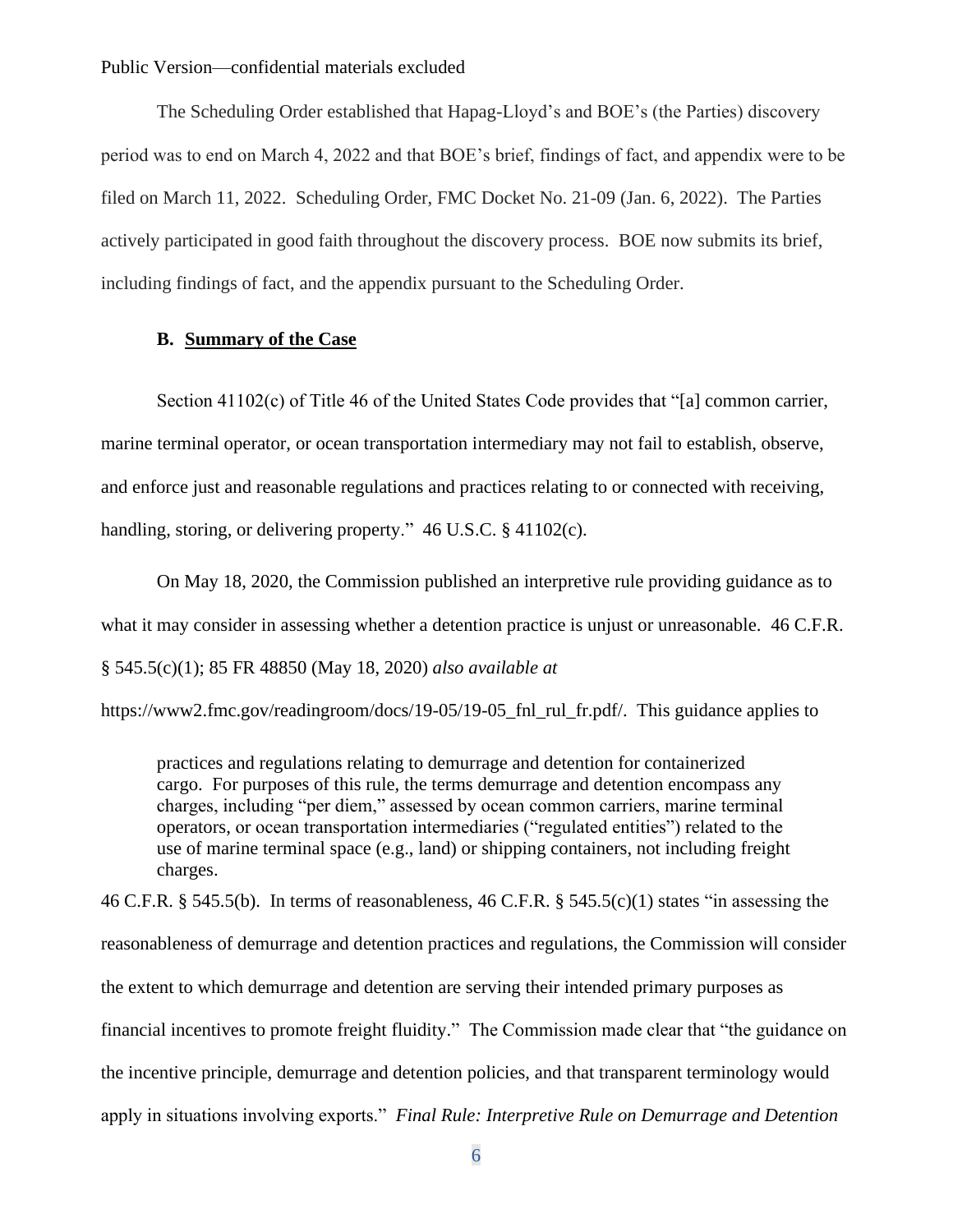*under the Shipping Act* (*Interpretive Rule*), 85 Fed. Reg. 29638, 29650 (Fed. Mar. Comm'n May 18, 2020)

In the final rule, the Commission noted the well-established principle that under  $\S$  41102(c), a regulation or practice must be tailored to meet its intended purpose. *Interpretive Rule*, 85 Fed. Reg. at 29651 (citing *Distribution Services, Ltd. V. Trans-Pacific Freight Conference of Japan and its Member Lines*, 1988 FMC LEXIS 52, 17 (FMC 1988)). Even if a practice has a valid purpose, if it goes beyond what is necessary to achieve that purpose, it may still be unreasonable. *Id.*

Section 41102(c) derives from Section 17 of the 1916 Act, which was described by the Commission as requiring a practice to be "fit and appropriate to the end in view." *Investigation of Free Time Practices, Port of San Diego*, 9 F.M.C. 524, 547 (FMC 1966). Courts have also included within the standard of reasonableness, "whether the charge levied is reasonably related to the service rendered." *Volkswagenwerk Aktiengesellschaft v. Fed. Mar. Comm'n*, 390 U.S. 261, 282 (1968). This reasonableness requirement extends to carrier practices relating to demurrage and detention. These are fees imposed by carriers on shippers and others (such as truckers) for use of the carrier's containers, or, in some instances, imposed by carriers on shippers and others for use of marine terminal land. Fact Finding Investigation No. 28 Order of Investigation at 2 (Mar. 5, 2018) https://www2.fmc.gov/readingroom/docs/FF%20No.%2028/ff-28\_ord2.pdf/; 46 C.F.R. § 545.5(b).

The documentation BOE received for eleven containers substantiates that Hapag-Lloyd issued invoices for detention charges when, for multiple free days, and/or multiple days under detention, Hapag-Lloyd offered no return locations or appointments were unavailable at the designated return location for the subject containers. The invoiced party provided Hapag-Lloyd with screenshots verifying these restrictions and requested a waiver. BOE Exhibit A, Hapag-Lloyd Dispute Emails at 1, 3 5, 7,9, 10–11, 13–14, 19; *see also* BOE Exhibit M, Hapag-Lloyd Dispute

7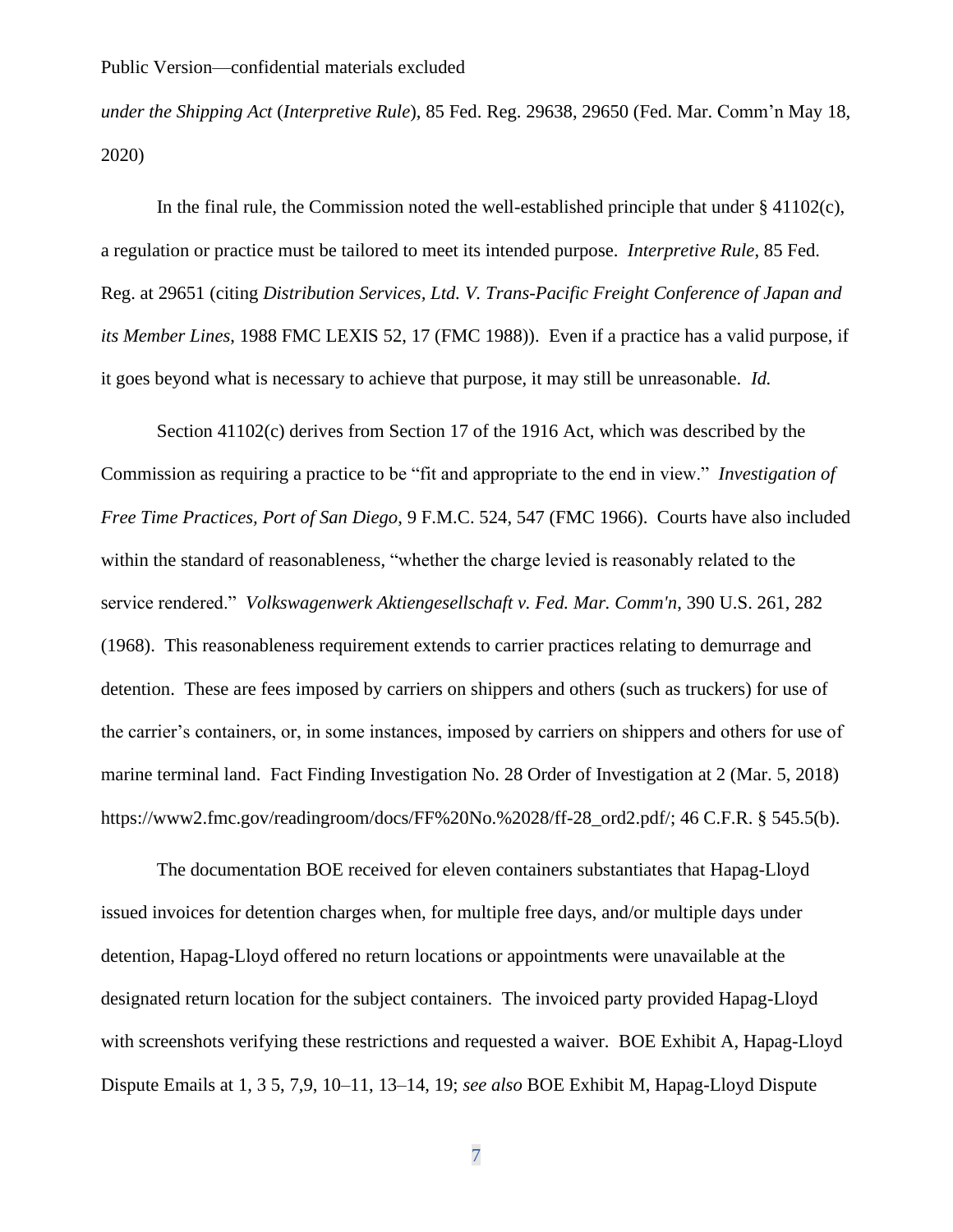Screenshots. Further, Hapag-Lloyd denied the request to waive the charges. BOE Exhibit A, Hapag-Lloyd Dispute Emails at 2, 4, 6, 8, 9–10, 12, 15–18. Its justification was that Hapag-Lloyd was unable to waive the charges because it does not control the appointment system. *Id.* This rationalization meets neither of the purposes of detention charges nor reflects the Interpretive Rule's guidance. Therefore, pursuant to  $\S$  41102(c), Respondent's actions are an unreasonable practice.

## **C. Container Shipping and Returns Background**

In a typical container shipping transaction, the throughput of cargo and equipment is dependent on a motor carrier returning the VOCC's empty container (hereinafter, "empty" or "empties") to a designated marine terminal or depot. Fed. Mar. Comm'n, *Report*, *U.S. Container Port Congestion & Related International Supply Chain issues: Causes, Consequences & Challenges* (*FMC Congestion Report*) at 75 (July 2015), https://www.fmc.gov/wpcontent/uploads/2019/04/PortForumReport\_FINALwebAll.pdf; *Interpretive Rule*, 85 Fed. Reg. 29638, 29649 n.173 (Fed. Mar. Comm'n May 18, 2020) ("steamship line holds the motor carrier responsible until [the container] has a secured appointment and terminate the container.") Motor carriers tasked with returning empties have an allotted amount of time to return their empty container (free time). FMC Congestion Report at 75. If the empty container is returned outside of the allotted time span, the motor carrier is charged a detention or per diem fee (hereinafter, detention). *Id.*

A motor carrier must coordinate with the VOCC to successfully return empty containers. *See generally, Interpretive Rule*, 85 Fed. Reg. at 29655. A motor carrier typically does not have any service contracts with a VOCC. *Id.* at 29662 n. 381. But upon the direction of the VOCC, a motor carrier must check with one or more marine terminal operators (MTO) with whom the VOCC may have a terminal service agreement so that the motor carrier may return the empty. BOE

8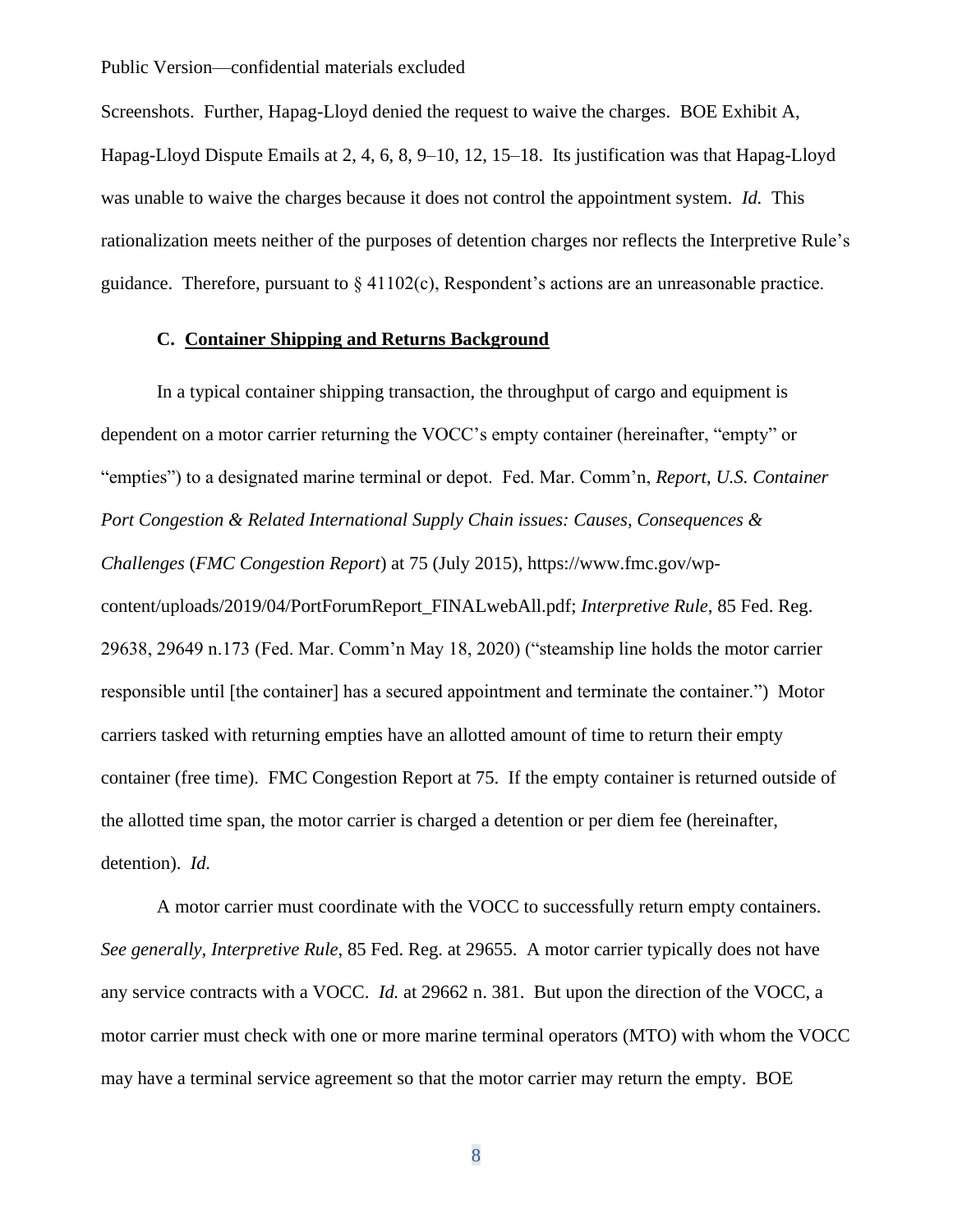Exhibit B, Cruz Dep. Tr. at 21. To return an empty at most MTOs in the ports of Los Angeles and Long Beach (collectively, LALB), a motor carrier must make an appointment with the MTO's terminal operating system and check the MTO's website to determine if that terminal is accepting empties for that particular VOCC depending on the size and type of container. *Id.*; *see also* BOE Exhibit C, V.S. Gabriel Padilla at 2; Exhibit D Second V.S. Gabriel Padilla at 1.

A motor carrier may be barred from returning an empty if there is a lack of appointments at the VOCC's designated MTO. BOE Exhibit B, Cruz Dep. Tr. at 29; BOE Exhibit C, V.S. Gabriel Padilla at 2; BOE Exhibit D, Second V.S. Gabriel Padilla at 1. This can happen if all the appointments for a certain time have already been booked or if the MTO cannot accept certain containers due to the VOCC's dictated restrictions or dual transaction restrictions.<sup>1</sup> BOE Exhibit C, V.S. Gabriel Padilla at 2–3; BOE Exhibit D Second V.S. Gabriel Padilla at 1. One day of free time, or time in detention, will have lapsed if a motor carrier is barred from returning an empty due to the above conditions. Investig. & Hr'g at 3–4. If a motor carrier is barred from returning an empty for more than the allotted free time and exceeds the allotted free time, the VOCC will send an invoice to the motor carrier for each day beyond the free days to which the empty container was entitled. *Id.* The motor carrier may either pass along the detention charge to its customer or dispute the charge. BOE Exhibit C, Cruz Dep. Tr. at 23–24.

This dispute process and the resolution of such disputes is at issue here.

#### **II. BOE PROPOSED FINDINGS OF FACT**

BOE PFF1. The Federal Maritime Commission issued its interpretive rule regarding detention and demurrage on April 28, 2020. 46 C.F.R. § 545.5(a); *See also Interpretive Rule*, 85 Fed. Reg 29638.

 $<sup>1</sup>$  A dual transaction is where a motor carrier drops off a container and then picks up a container in the same transaction.</sup> As opposed to a single transaction when a motor carrier may only pick up or drop off.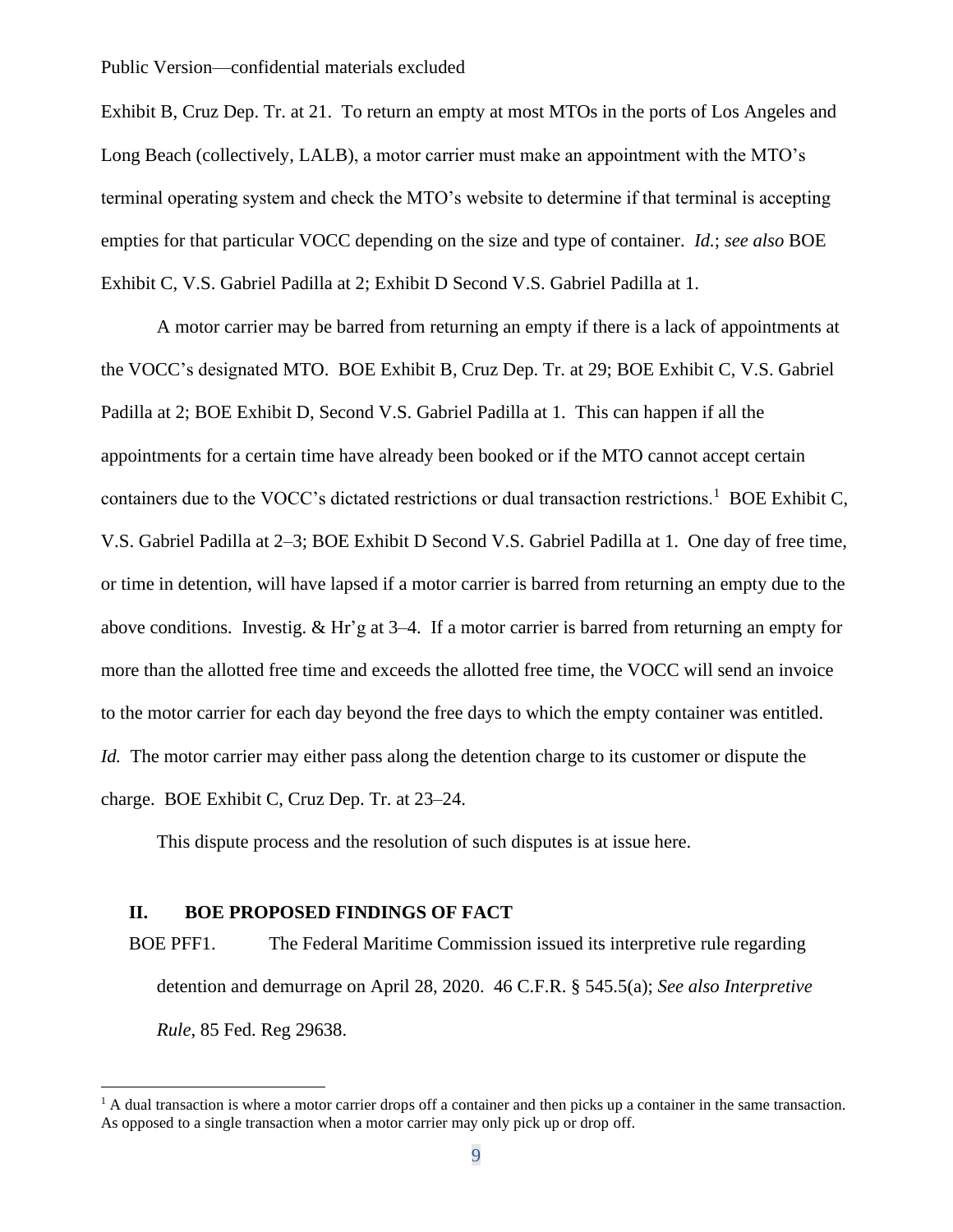- BOE PFF2. The Interpretive Rule was published in the Federal Register on May 18, 2020. *Interpretive Rule*, 85 Fed Reg at 29638.
- BOE PFF3. Hapag-Lloyd was a regulated entity of the FMC on April 28 and May 18, 2020 and was made aware of the interpretive rule and had knowledge of its contents. BOE Exhibit E, Response of Hapag-Lloyd, A.G. and Hapag-Lloyd (America) LLC to Bureau of Enforcement's First Request for Admission (Hapag-Lloyd RFA).
- BOE PFF4. Hapag-Lloyd was aware of the Interpretive Rule for at least one year before the present controversy occurred in the Spring and Summer of 2021. Investig. & Hr'g at 4.
- BOE PFF5. Hapag-Lloyd, AG is a vessel-operating common carrier (VOCC) headquartered in Hamburg, Germany at Postfach, 102626, Ballindamm 25, 2000 Hamburg 1, Germany. Investig. & Hr'g at 2–3.
- BOE PFF6. Hapag-Lloyd (America) LLC operates as Hapag-Lloyd AG's agent in the United States and has offices at 5515 Spalding Drive, Peachtree Corners, GA 30092. BOE Exhibit F, *Resp. of Hapag-Lloyd, A.G. and Hapag-Lloyd (America) LLC to Bureau of Enforcement's Third Interrogs. Request for Production of Documents* at 1, FMC Docket No. 21-09.
- BOE PFF7. Hapag-Lloyd AG is a common carrier as defined by 46 U.S.C. § 40102(7). BOE Exhibit E, Hapag-Lloyd RFA at 1.
- BOE PFF8. Hapag-Lloyd AG provides ocean transportation for property to and from LALB and foreign countries. *Id.* at 2.
- BOE PFF9. Hapag-Lloyd AG receives, handles, stores and delivers property at West Basin Container Terminal (WBCT); TraPac Terminal, LLC (TraPac); Yusen Terminals LLC (YTI); SSA Terminal at Pier A (Pier A); International Transportation Service, Inc.; and Total Terminals, Inc. (TTI). *Id.* at 3.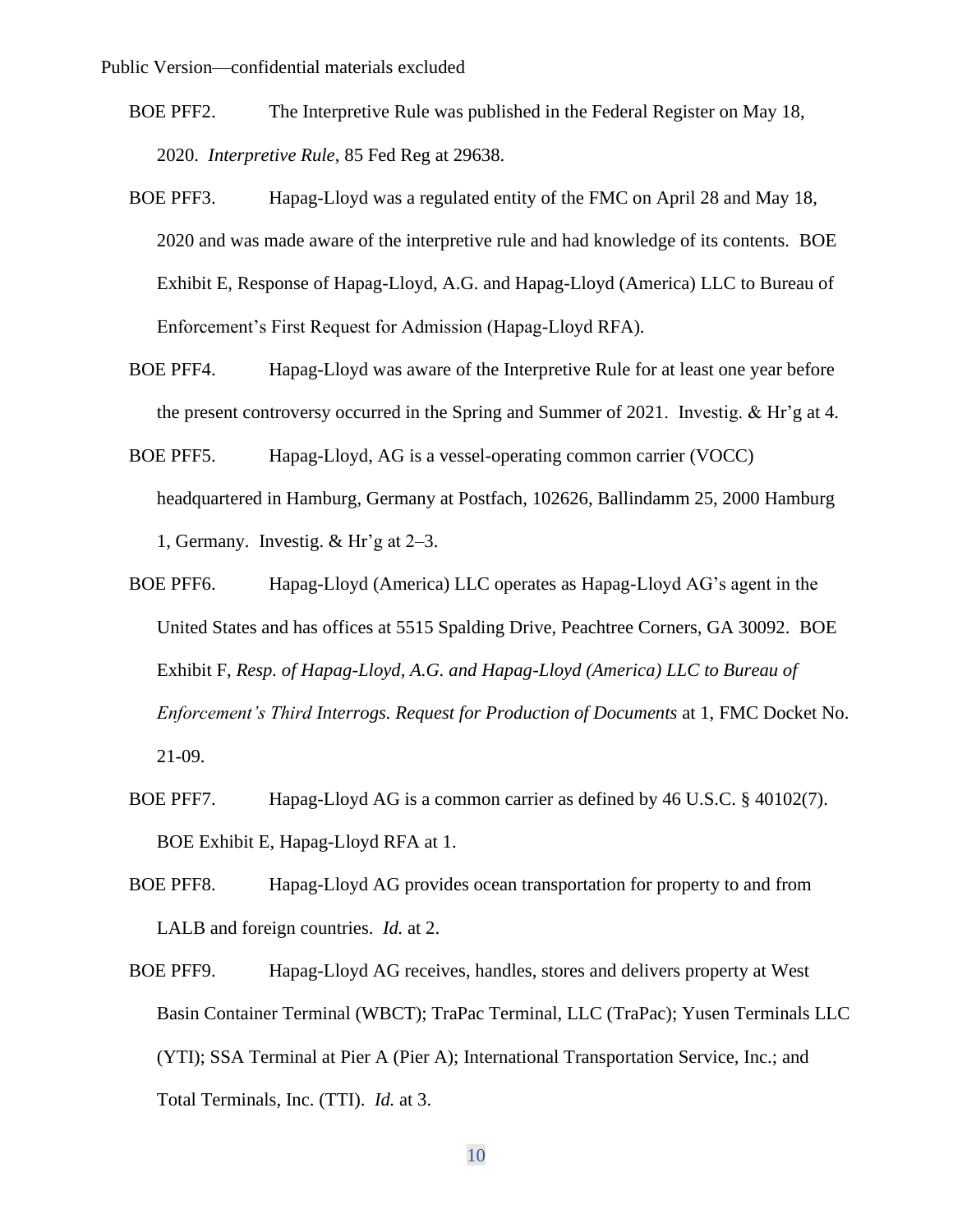BOE PFF10. Hapag-Lloyd AG discharges property and/or collects empties related to such cargo and property at: WBCT; TraPac; YTI; Pier A; International Transportation Service, Inc.; and TTI. *Id.* 

BOE PFF11. Hapag-Lloyd AG provided ocean transportation for the following eleven

cargo containers (the Containers):

| <b>Container Number</b> |
|-------------------------|
| GESU3644906             |
| TEMU1467361             |
| FFAU2104882             |
| FFAU2094681             |
| SEGU5670431             |
| HLBU1593348             |
| HLXU9003126             |
| HLBU8048860             |
| HLBU8039554             |
| HLBU8038687             |
| HAMU1302165             |

*Id.* at 2.

- BOE PFF12. Golden State Logistics (GSL) is a motor carrier company that is not regulated by the Commission. BOE Exhibit B, Cruz Dep. Tr. at 13–14.
- BOE PFF13. GSL provided ground transportation for the Containers. *Id.* at 22.
- BOE PFF14. For each of the Containers, GSL attempted to make an appointment to return the empties to Hapag-Lloyd after being notified by their customer that the empty was ready. *Id.* at 21, 22–23.
- BOE PFF15. While attempting to return each of the Containers, GSL was met with difficulties in obtaining appointments. *Id.* at 23.
- BOE PFF16. At Hapag-Lloyd's direction, GSL attempted to return the Containers at the following marine terminals: WBCT; TraPac; YTI; Pier A. *Id.* at 24–28; *see also* BOE Exhibit M, Hapag-Lloyd Dispute Screenshots.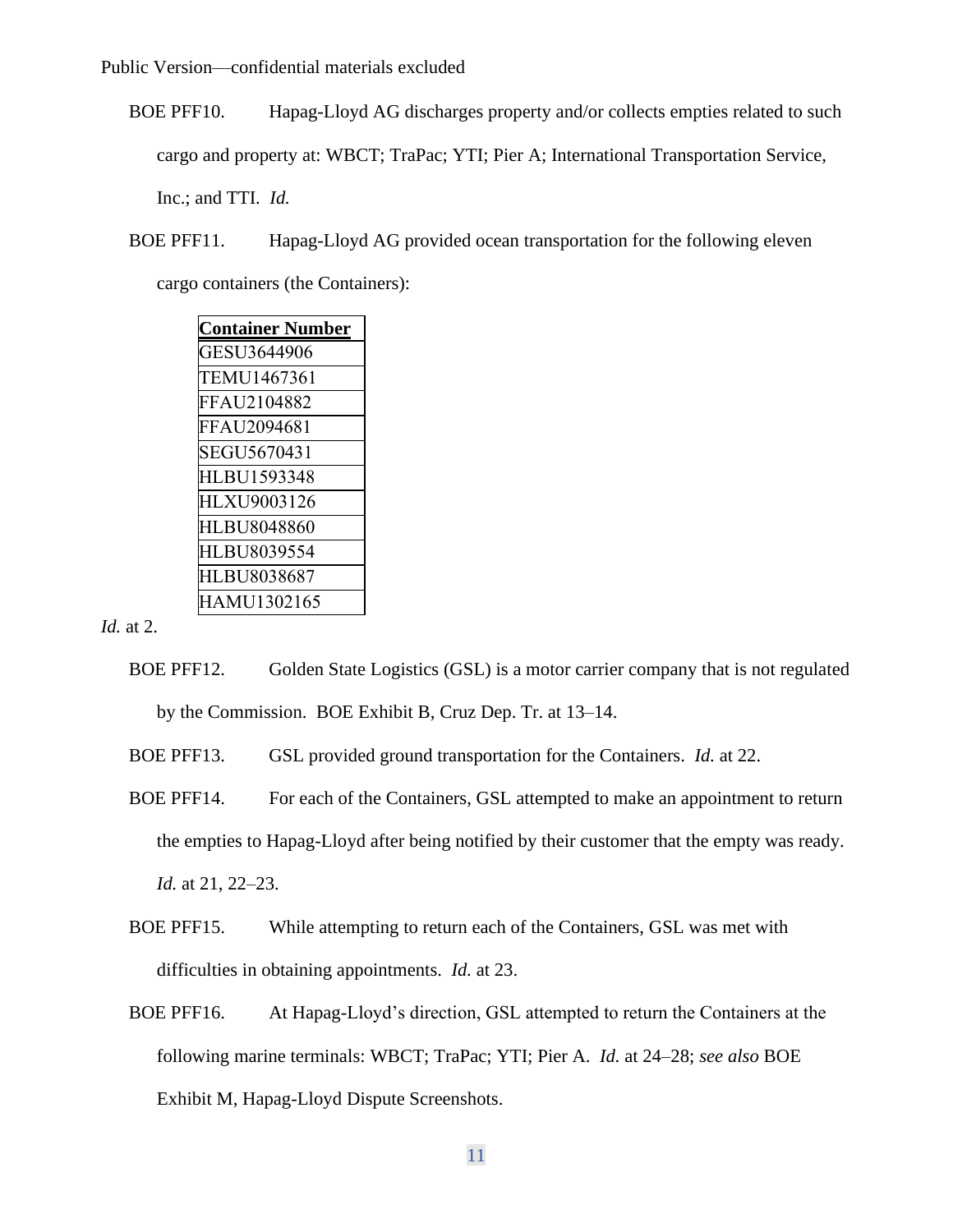BOE PFF17. Hapag-Lloyd (America) LLC, serving as Hapag-Lloyd AG's agent, issued

the following detention invoices to GSL on behalf of Hapag-Lloyd AG and held them valid

after GSL disputed them:

| No. | <b>Container Number</b> | <b>Invoice No.</b> |
|-----|-------------------------|--------------------|
|     | GESU3644906             | 2119642180         |
|     | TEMU1467361             | 2119704796         |
| 3   | FFAU2104882             | 2119711233         |
|     | FFAU2094681             | 2119721993         |
| 5   | SEGU5670431             | 2119731378         |
|     | <b>HLBU1593348</b>      | 2119739508         |
|     | HLXU9003126             | 2119739508         |
| 8   | HLBU8048860             | 2119741085         |
| q   | HLBU8039554             | 2119748477         |
| 10  | HLBU8038687             | 2119748477         |
| 11  | HAMU1302165             | 2119752845         |

BOE Exhibit E, Hapag-Lloyd RFA at 3.

| BOE PFF18. | GSL has not paid the above invoices. BOE Exhibit B, Cruz Dep. Tr. at 23. |  |
|------------|--------------------------------------------------------------------------|--|
|------------|--------------------------------------------------------------------------|--|

BOE PFF19. GSL has not billed these invoices to their customers. *Id.* at 24.

- BOE PFF20. Hapag-Lloyd directed GSL via e-mail where to return the Containers. *Id.* at 26.
- BOE PFF21. More specifically, Hapag-Lloyd gave GSL an "empty broadcast", which is a chart with instructions about where to return/terminate certain sized containers. *Id.* at 34.
- BOE PFF22. After receiving the "chart," GSL attempted to make appointments to return the Containers according to Hapag-Lloyd's instructions. *Id.* at 28.
- BOE PFF23. The chart specified information as to container and location, GSL understood it to mean that they would be able to return the Containers at the locations specified by Hapag-Lloyd. *Id.* at 34–35.
- BOE PFF24. For example, if an empty broadcast chart specified that "20-foot dry containers, single" could be returned at Pier A or TracPac, GSL understood that to mean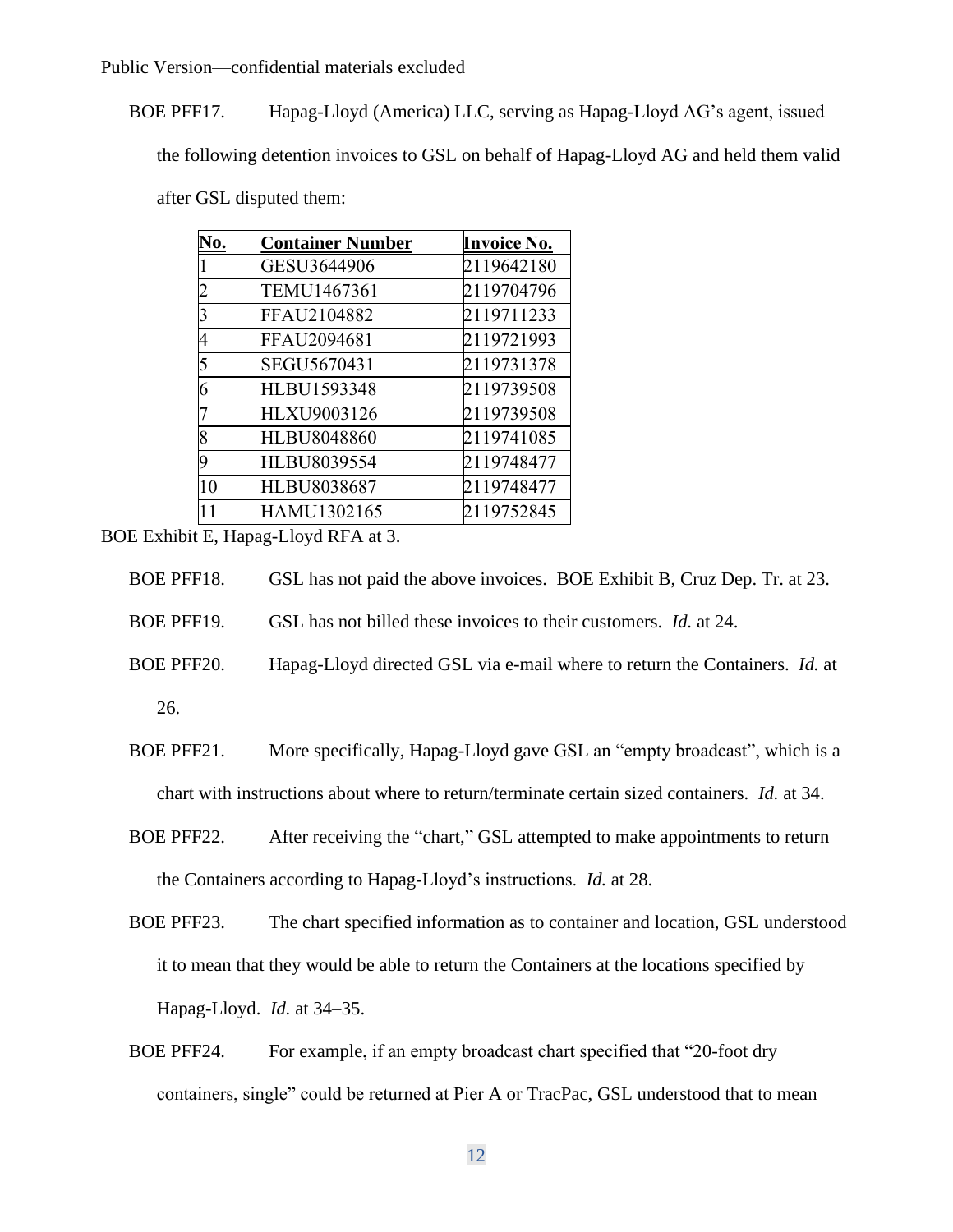they could return an empty 20-foot dry container at Pier A or TracPac under a single transaction. *Id.* at 34–35; 37.

- BOE PFF25. To return the Containers at the directed terminals, GSL used third-party data information systems to broadly check appointment availability at those terminals. *Id.* at 40.
- BOE PFF26. The third-party data information is a chart (Appointments Chart) that displayed the LALB MTOs and their appointment availabilities. *Id.*; *see also* BOE Exhibit G, Gabriel Padilla Demo. Session at 3 (excluded).
- BOE PFF27. To demonstrate GSL's difficulties in obtaining appointments to return the Containers, GSL presented the Appointments Chart to show the lack of appointments. BOE Exhibit E, Hapag-Lloyd RFA at 3.
- BOE PFF28. The Appointments Chart is an aggregate of appointment data directly "scraped" from MTO websites. Cruz Dep. Tr. at 40–41; *see also* BOE Exhibit G, Gabriel Padilla Demo. Session at 3–5. (excluded).
- BOE PFF29. The Appointments Chart is updated every five minutes. BOE Exhibit B, Cruz Dep. Tr. at 41; BOE Exhibit G Gabriel Padilla Demo. Session at 19 (excluded).
- BOE PFF30. The Appointments Chart allows motor carriers to check all available terminal appointments at different MTOs faster than if they were to individually sign on to each MTO website and check for appointments. BOE Exhibit B, Cruz Dep. Tr. at 41, 62; BOE Exhibit G, Gabriel Padilla Demo. Session at 3–5. (excluded).
- BOE PFF31. Although terminal appointments are dynamic, the Appointments Chart presents an expeditious overview of MTO appointments as it would be impossible for motor carriers to sign into each MTO website and check appointment availability within the amount of time the Appointment Chart updates itself. BOE Exhibit B, Cruz Dep. Tr. at 62.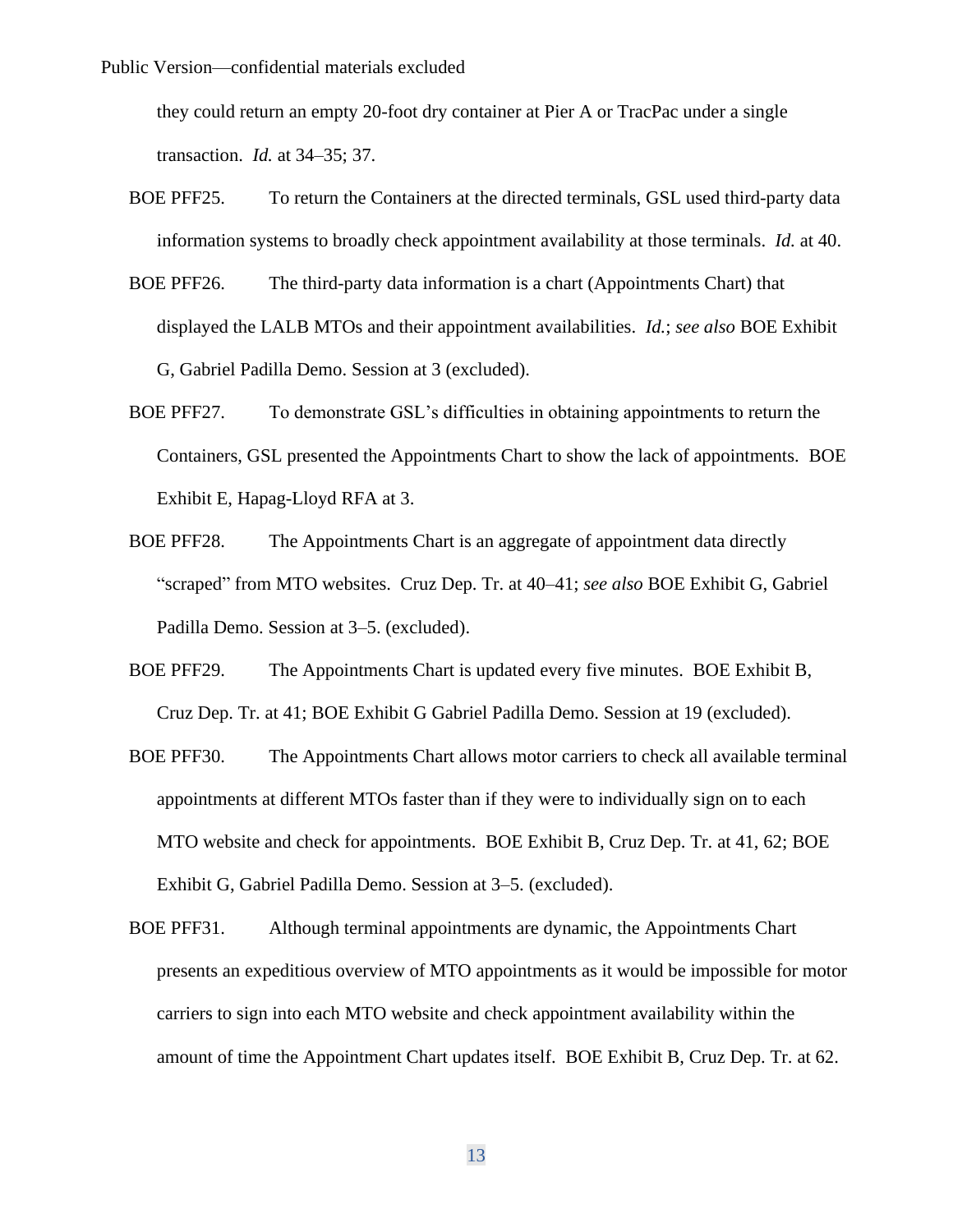- BOE PFF32. The Appointments Chart is demonstrative of the lack of appointments when GSL tried to return the Containers. *Id.* at 40–50.
- BOE PFF33. To make an appointment, motor carriers must go directly to an MTO platform (or website) to secure an appointment. BOE Exhibit C, V.S. Gabriel Padilla at 3; BOE Exhibit D, Second V.S. Gabriel Padilla at 2; BOE Exhibit H, Napoli Dep. Tr. at 5.
- BOE PFF34. Appointments are only able to be booked two to five days in advance, depending on the MTO, type of container, and day of the search. BOE Exhibit C, V.S. Gabriel Padilla at 3; BOE Exhibit D, Second V.S. Gabriel Padilla at 3; BOE Exhibit H, Napoli Dep. Tr. at 11–12.
- BOE PFF35. VOCCs, such as Hapag-Lloyd, direct MTOs as to the vessel load projections and then the size and type of containers able to be received. BOE Exhibit C, V.S. Gabriel Padilla at 3; BOE Exhibit D, Second V.S. Gabriel Padilla at 1; BOE Exhibit H, Napoli Dep. Tr. at 9–10.
- BOE PFF36. This information is communicated daily. BOE Exhibit C, V.S. Gabriel Padilla at 1; BOE Exhibit D, Second V.S. Gabriel Padilla at 1; BOE Exhibit H, Napoli Dep. Tr. at 9–10.
- BOE PFF37. Although appointment allocation limits are ultimately controlled by MTOs, VOCCs control if and when the MTO can receive the VOCC's empty equipment. BOE Exhibit C, V.S. Gabriel Padilla at 3; BOE Exhibit D, Second V.S. Gabriel Padilla at 3; BOE Exhibit H, Napoli Dep. Tr. at 9–10; 16.
- BOE PFF38. For example, at TTI, an appointment to return an empty container can only be made if the VOCC authorized TTI to receive the VOCC's empty container. BOE Exhibit D, Second V.S. Gabriel Padilla at 3.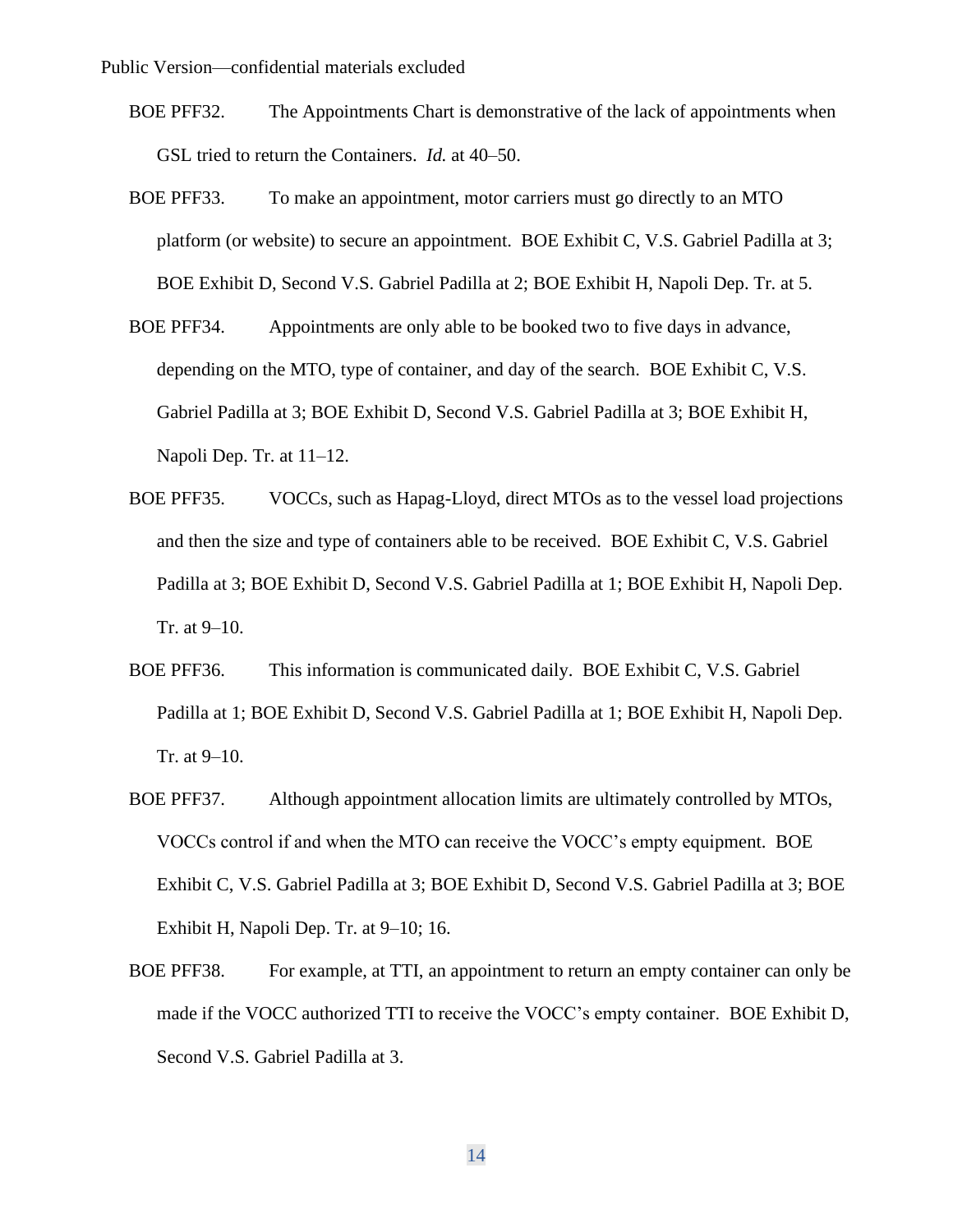- BOE PFF39. After receiving the invoices for the Containers and demonstrating GSL's difficulties in obtaining appointments to return the Containers, Hapag-Lloyd denied GSL's dispute and held the invoices as valid. BOE Exhibit 3, Hapag-Lloyd RFA at 3.
- BOE PFF40. Hapag-Lloyd reviews disputes via employees (the Reviewer) who are webtrained and taught how to evaluate disputes via a lecture style and quiz format. BOE Exhibit I, Saavedra Dep. Tr. at 9–11.
- BOE PFF41. The training has not been updated or renewed since the publication of the Interpretive Rule. *Id.* at 11.
- BOE PFF42. When reviewing a dispute, the Reviewer first analyzes the plain documentation that a disputing party provides. *Id.* at 6.
- BOE PFF43. Then the Reviewer goes to Hapag-Lloyd's operating system and looks to see if there are any remarks or documents attached to the shipment. *Id.* at 6–7.
- BOE PFF44. If the Reviewer determines that the dispute is valid and that the invoice had not yet been cancelled, the Reviewer will then have to request a waiver from a supervisor. *Id.* at 7, 24.
- BOE PFF45. Conversely, if a Reviewer decides that the dispute is invalid, they have autonomy to reject the dispute and hold the invoices as valid. *Id.* at 7, 24.
- BOE PFF46. When reviewing a detention invoice with claims of no appointments, the Reviewer looks at documentation or remarks from their Equipment department "to see if Equipment wrote anything saying to waive a certain date" as well as the revenue screen to ensure that the "overdue" calculator, that computes detention fees, has taken relevant shutout dates into account. *Id.* at 12.
- BOE PFF47. If the Reviewer finds these calculations to be correct, they will invalidate the dispute and hold the invoices as valid. *Id.*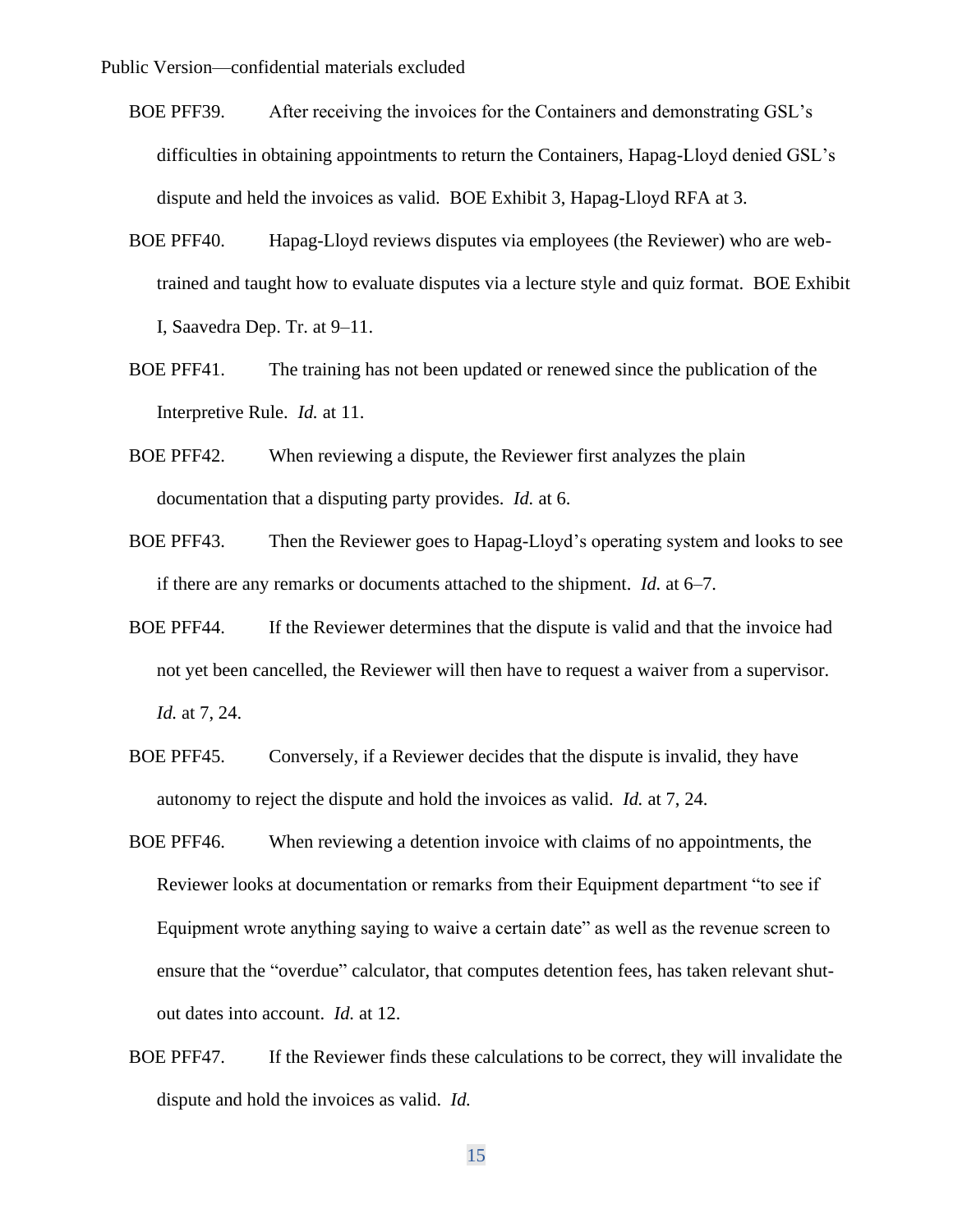- BOE PFF48. Shut-out dates, according to the Reviewer, are dates where MTOs had no available appointments at all. *Id.* at 13.
- BOE PFF49. Hapag-Lloyd's Revenue Dispute department elaborated that the term "shutout" or "shut out" is used "for a container type at a port as a day on which all terminal operators at that port were not accepting empty returns of that container type during their first shift." BOE Exhibit F, *Resp. of Hapag-Lloyd, A.G. and Hapag-Lloyd (America) LLC to Bureau of Enforcement's Third Interrogs. Request for Production of Documents* at 1–2, FMC Docket No. 21-09.
- BOE PFF50. Thus, the Reviewer does not consider situations where an MTO may offer appointments but is not able to provide appointments to certain size or type of containers or where motor carriers are unable to secure appointments due to a high demand. *Id.* at 13–18, 23.
- BOE PFF51. This is in contrast to Hapag Lloyd's account of its "unwritten policies" that "if appointments to return equipment are not available on the first shift, [Hapag-Lloyd, A.G.] waives detention for the entire day, even if there are appointments on the second shift." BOE Exhibit J, *Answers of Hapag-Lloyd, A.G. and Hapag-Lloyd (America) LLC to Bureau of Enforcement's First Interrogs.* at 2, FMC Docket No. 21-09.
- BOE PFF52. Hapag-Lloyd denied GSL's disputes and held its invoices as valid on the grounds of whether an MTO offered appointments, and not whether MTOs offered any appointments specific to the size and type of container, nor whether the appointments were unavailable when GSL tried to obtain an appointment. BOE Exhibit I, Saavedra Dep. Tr. at 13–18, 23
- BOE PFF53. Hapag-Lloyd then denied GSL's disputes and held the invoices as valid by maintaining, for ten out of the eleven disputes, that "Per [their] Equipment department, as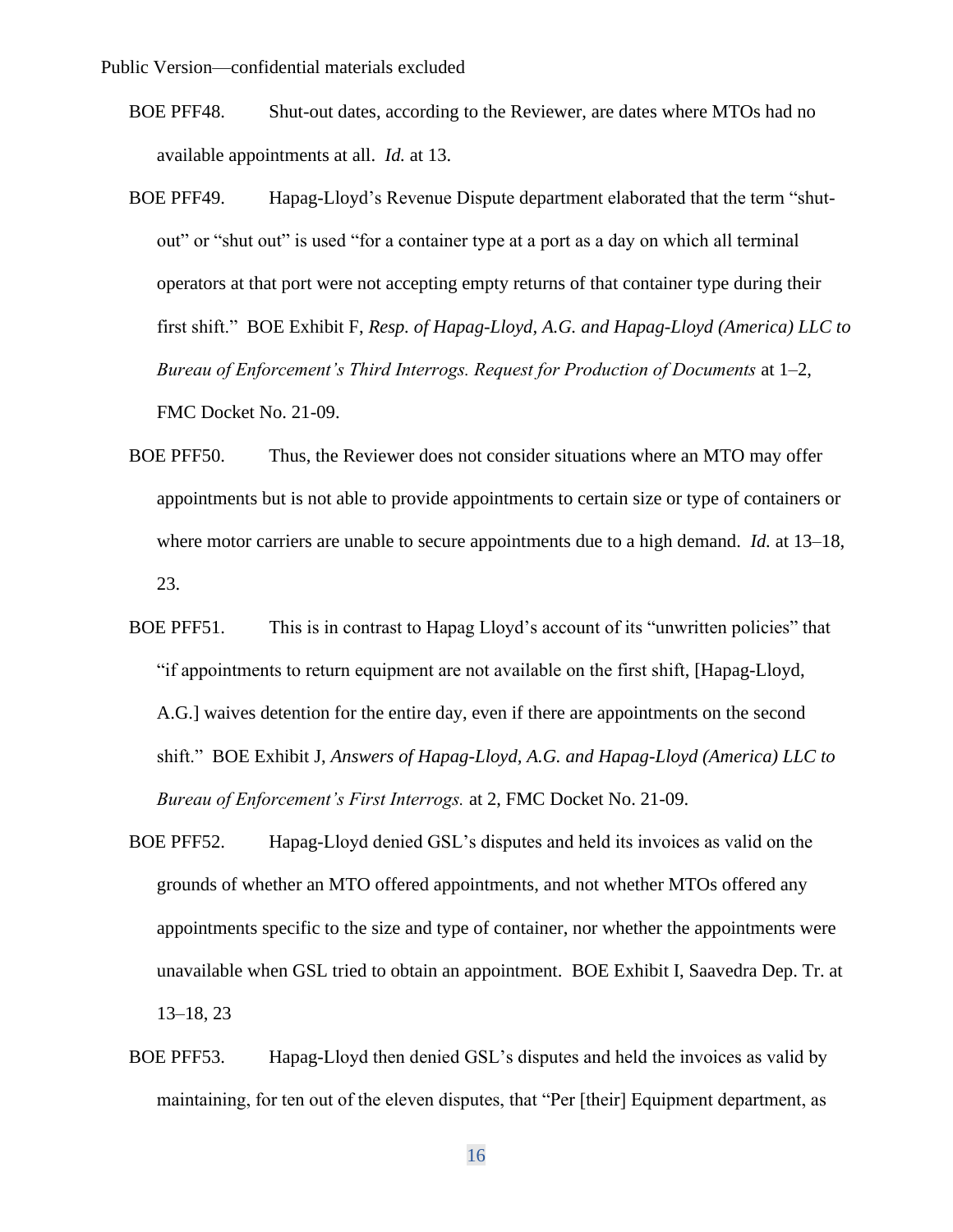Hapag Lloyd neither controls nor monitors the terminal's appointment system, [Hapag-Lloyd] [was] unable to waive these charges." BOE Exhibit E, Hapag-Lloyd RFA at 4.

- BOE PFF54. After the Commission issued the Order of Investigation and Hearing, BOE received additional information with similar fact patterns as the one alleged above. BOE Exhibit K, Hapag-Lloyd Resp. BOE Third Interrogatories E-Mail Addendum at 3–51.
- BOE PFF55. A private Complaint was filed that alleged similar activity. See FMC Docket No. 21-10, Orange Avenue Express, Inc. v. Hapag Lloyd, AG; see also BOE Exhibit L V.S. Orange Avenue Express, Inc. (V.S. OAE).
- BOE PFF56. Hapag-Lloyd was often quoted using the same language to convey that it did not control the terminal appointment system when holding that its detention invoices were valid. See BOE Exhibit L, V.S. OAE at ¶8; BOE Exhibit K, Hapag-Lloyd Resp. BOE Third Interrogatories E-Mail Addendum at 1–2.

### **A. Violation of 46 U.S.C. § 41102(c)**

The Shipping Act of 1984 (Shipping Act or Act) states, at 46 U.S.C. § 41102(c), "A common carrier, marine terminal operator, or ocean transportation intermediary may not fail to establish, observe, and enforce just and reasonable regulations and practices relating to or connected with receiving, handling, storing, or delivering property."

# 1. Respondent is a Common Carrier and Liable for the Actions of its Agent

The Federal Maritime Commission regulates ocean shipping between the United States and foreign countries. Shipping Act of 1984, 46 U.S.C. § 40101 et seq (2019). Under the Act,

the term "common carrier" means a person that holds itself out to the general public to provide transportation by water of passengers or cargo between the United States and a foreign country for compensation; and assumes responsibility for the transportation from the port or point of receipt to the port or point of destination; and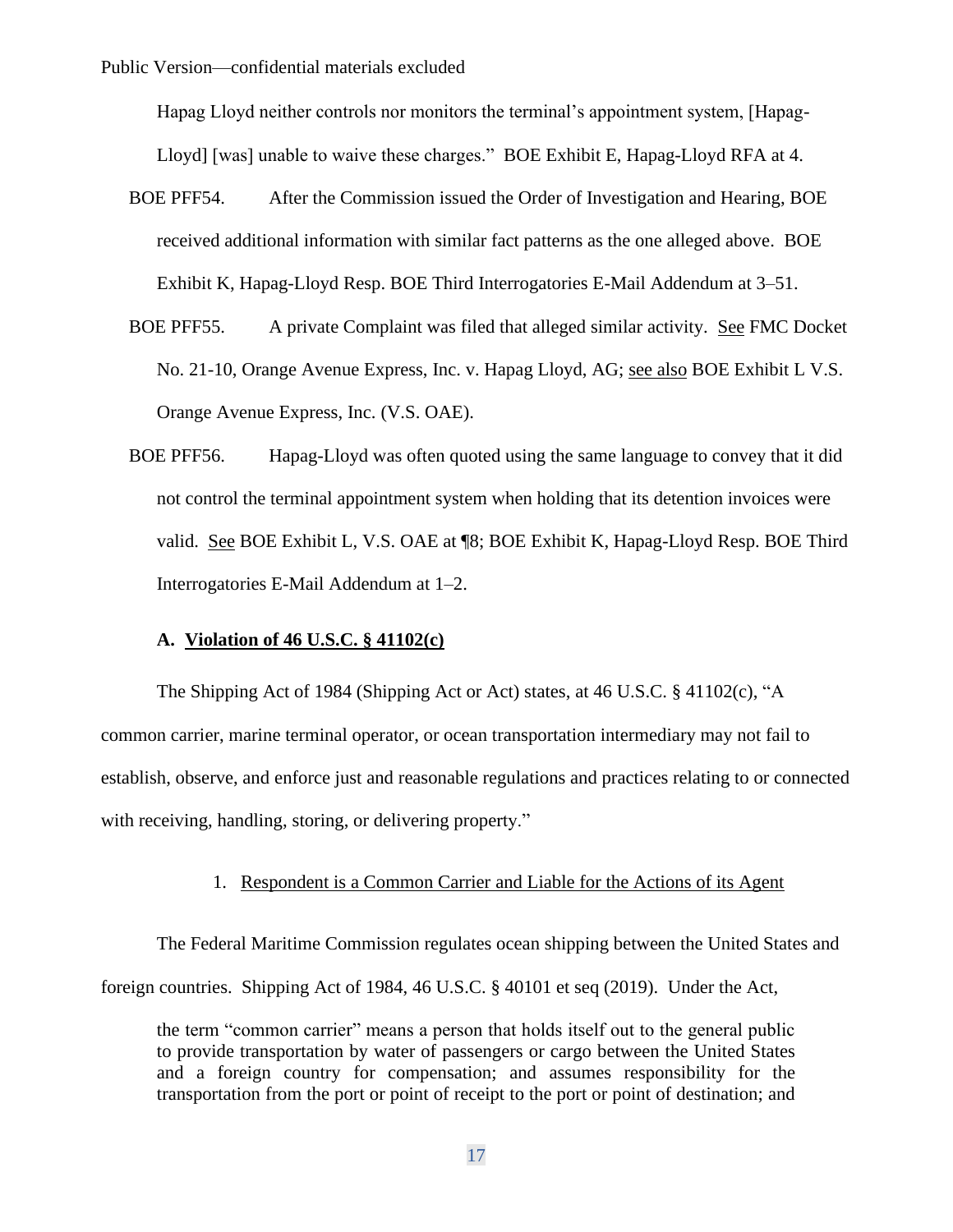uses, for all or part of that transportation, a vessel operating on the high seas ... between a port in the United States and a port in a foreign country.

46 U.S.C. § 40102 (7) (2019). Furthermore, the term "ocean common carrier" includes a vessel-operating common carrier or "VOCC." 46 U.S.C. § 40102(18) (2019).

Hapag-Lloyd is a VOCC under the Shipping Act as it holds itself out to the general public to provide transportation by water between the United States and a foreign country, it assumes responsibility for cargo from the point of receipt to the point of destination, and it uses a vessel for all or part of the transportation. Shipping Act of 1984, 46 U.S.C.S. § 40101 et seq (2019). In this matter, to further its business operations, Hapag-Lloyd employed Hapag-Lloyd (America) LLC as its agent. $<sup>2</sup>$ </sup>

It is well established that a principal is liable for the acts of its agent when the agent is acting within its scope:

The norm of agency is that a principal is liable for the wrongful acts of the agent taken within the scope of the agency—that is, the authority to complete the task assigned by the principal. *See* Restatement (Third) of Agency § 7.08. A principal that learns of the illegal behavior committed by its agents, chooses to do nothing, and continues to receive the gains, is liable for the agent's acts. *See NECA-IBEW Rockford Local Union 364 Health and Welfare Fund v. A.A. Drug Co.*, 736 F.3d 1054, 1059 (7th Cir. 2013).

*United States v. Dish Network LLC*, 954 F.3d 970, 976 (7th Cir. 2020). Although agency law alone is not dispositive of a Shipping Act violation proceeding, *West Gulf Maritime Assc. v. Port of Houston Authority*, 22 FMC 420 (FMC 1980), Respondents entered into an agency agreement relating to charges connected with ocean transportation, contracting themselves into a position of responsibility for their agent's acts. BOE PFF 6. The Agency Agreement between Hapag-Lloyd,

<sup>&</sup>lt;sup>2</sup> For example, on its webpage Hapag-Lloyd America offers services such as "export booking, documentation, imports, and finance," https://www.hapag-lloyd.com/en/services-information/offices-localinfo/north-america/usa/north-americaregional-headquarters.html (last visited Mar. 9, 2022). BOE PFF 6.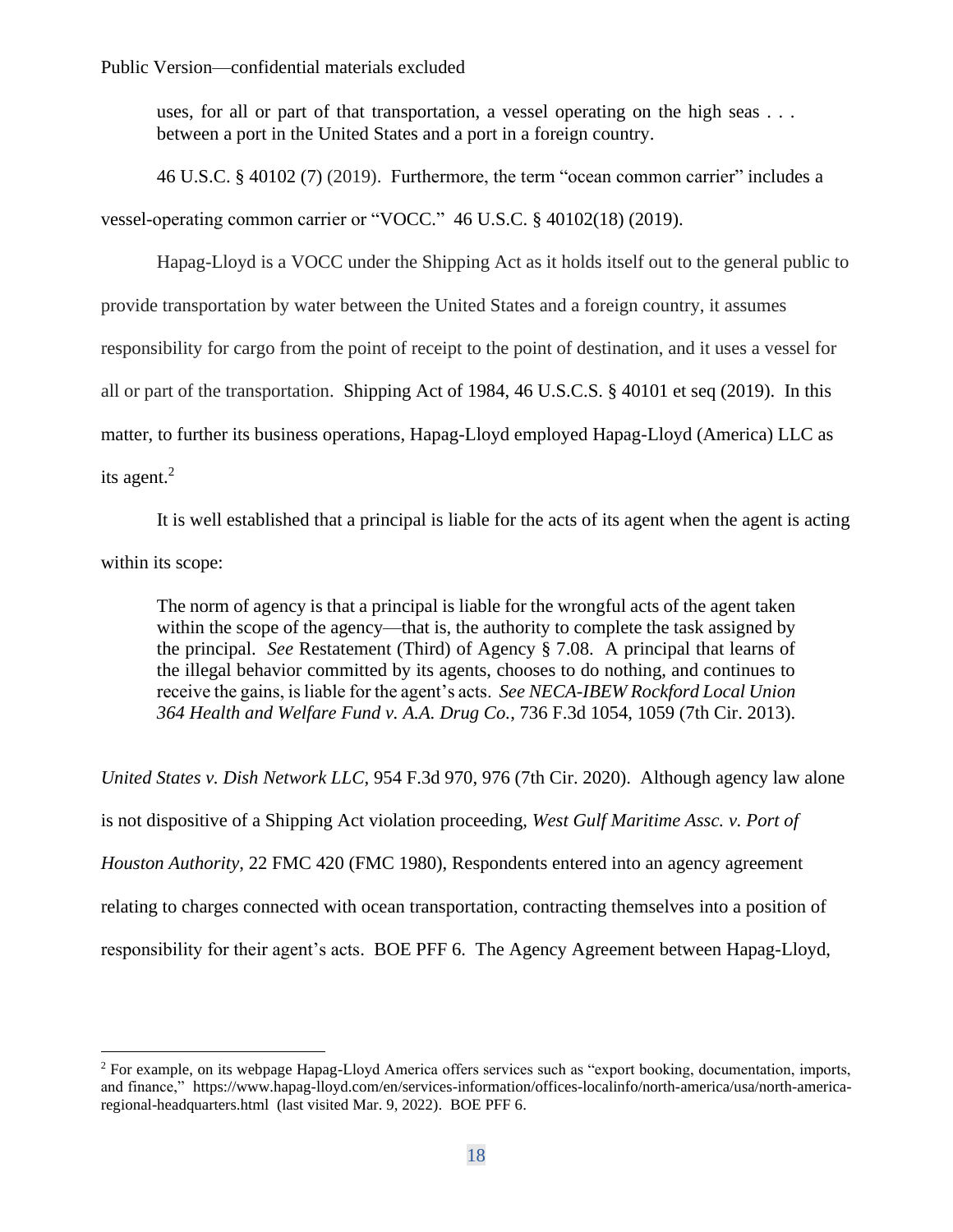AG and Hapag-Lloyd (America) LLC specifically { } BOE Exhibit N, Hapag-Lloyd Agency Agreement and Billing Totals at HL000231. (excluded).

# 2. Respondent Failed to Establish, Observe and Enforce Just and Reasonable Regulations and Practices

# *a. Respondent's Failure to Establish, Observe and Enforce Just and Reasonable Regulations and Practices*

Respondent has admitted it was aware of the interpretive rule and admitted it has taken no specific action in response. BOE PFF 3-4, 41. Respondent has claimed that at LALB, "... if appointments to return equipment are not available on the first shift, HLAG waives detention for the entire day, even if there are appointments on the second shift". BOE PFF 51. However, there is no evidence that this policy has been established, disseminated to staff, or enforced. BOE PFF 39–53. Staff has no recollection of receiving training related to the rule. BOE PFF 41. There exist no written policies or guidelines for adherence to the rule for staff to reference in their deliberations. BOE PFF 41, 51. On whole, Respondent has failed to establish just and reasonable practices—as related to the Interpretive Rule, it has established no conforming practices at all. Instead, Respondent's established practice is to continually deny disputes without regard to the Interpretive Rule's guidance.

Respondent stated that in considering detention disputes, it looks only to "shut outs". BOE PFF 46. Respondent defines "shut out" as when a terminal has no appointments at all. BOE PFF 48, 49. Hapag-Lloyd's Revenue Dispute department defines "'shut out' for a container type a port, as a day on which all terminal operators at that port were not accepting empty returns of that container type during their first shift." BOE PFF 49. In other words, if a terminal has limited appointments, if appointments have been filled by other motor carriers, if a terminal is only able to accept Respondent's containers as part of a dual transaction, or is not receiving Respondent's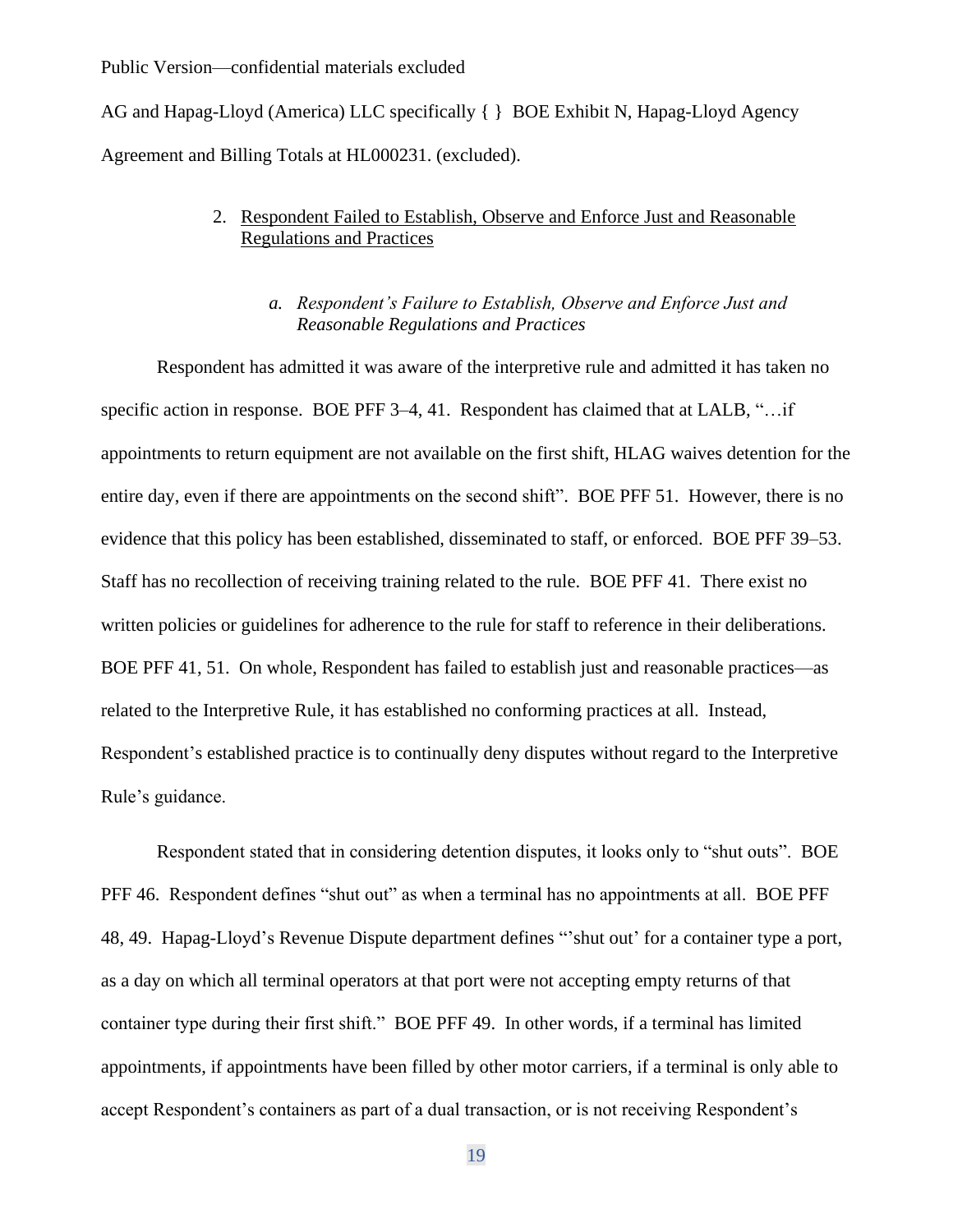containers, those factors are not even considered in evaluating whether or not detention charges are valid. BOE PFF 50. Under the Interpretive Rule, this is identified as unreasonable.

### *b. Respondent's Practices are Unreasonable*

i. Respondent's Practices are Normal, Customary, and Continuous The Commission has framed its understanding of normal, customary, and continuous as "the activities of maritime regulated entities that negatively affect the broader shipping public*." Final Rule, Interpretive Rule*, 83 Fed. Reg. 64478 (Fed. Mar. Comm'n December 17, 2018). "To find a violation of § 41102(c), the Commission consistently requires that the unreasonable regulation or practice was the normal, customary, often repeated, systematic, uniform, habitual, and continuous manner in which the regulated common carrier was conducting business." *Final Rule, Interpretive Rule, Shipping Act of 1984*, 83 Fed. Reg. 64478 (Fed. Mar. Comm'n Dec. 17, 2018); *see also European Trade Specialists v. Prudential-Grace Lines*, 19 S.R.R. 59, 63 (FMC 1979), *Intercoastal Investigation*, 1935, 1 U.S.S.B.B. 400, 432 (1935), *European Trade Specialists v. Prudential-Grace*  Lines, 19 S.R.R. 59, 63 (FMC 1979). The violations here meet this standard.<sup>3</sup> In rejecting ten of the eleven disputes mentioned in the Order of Investigation & Hearing, Respondent uses identical language: "Per our Equipment department, as Hapag Lloyd neither controls nor monitors the terminal's appointment system, we are unable to waive these charges." BOE PFF 53. Additional evidence shows a repeat of Respondent's adherence to a policy of denying disputed invoices regardless of the terminal appointment system:

Please note your dispute has been reviewed and ruled invalid. Our records indicate that there were available return locations. Hapag-Lloyd does not control Marine Terminal Appointment systems. You must check with terminals on appointment availability;

<sup>&</sup>lt;sup>3</sup> It should be noted that 46 C.F.R. § 545.4 applies to claims for reparations, and not explicitly enforcement actions. However, element (b) is met here.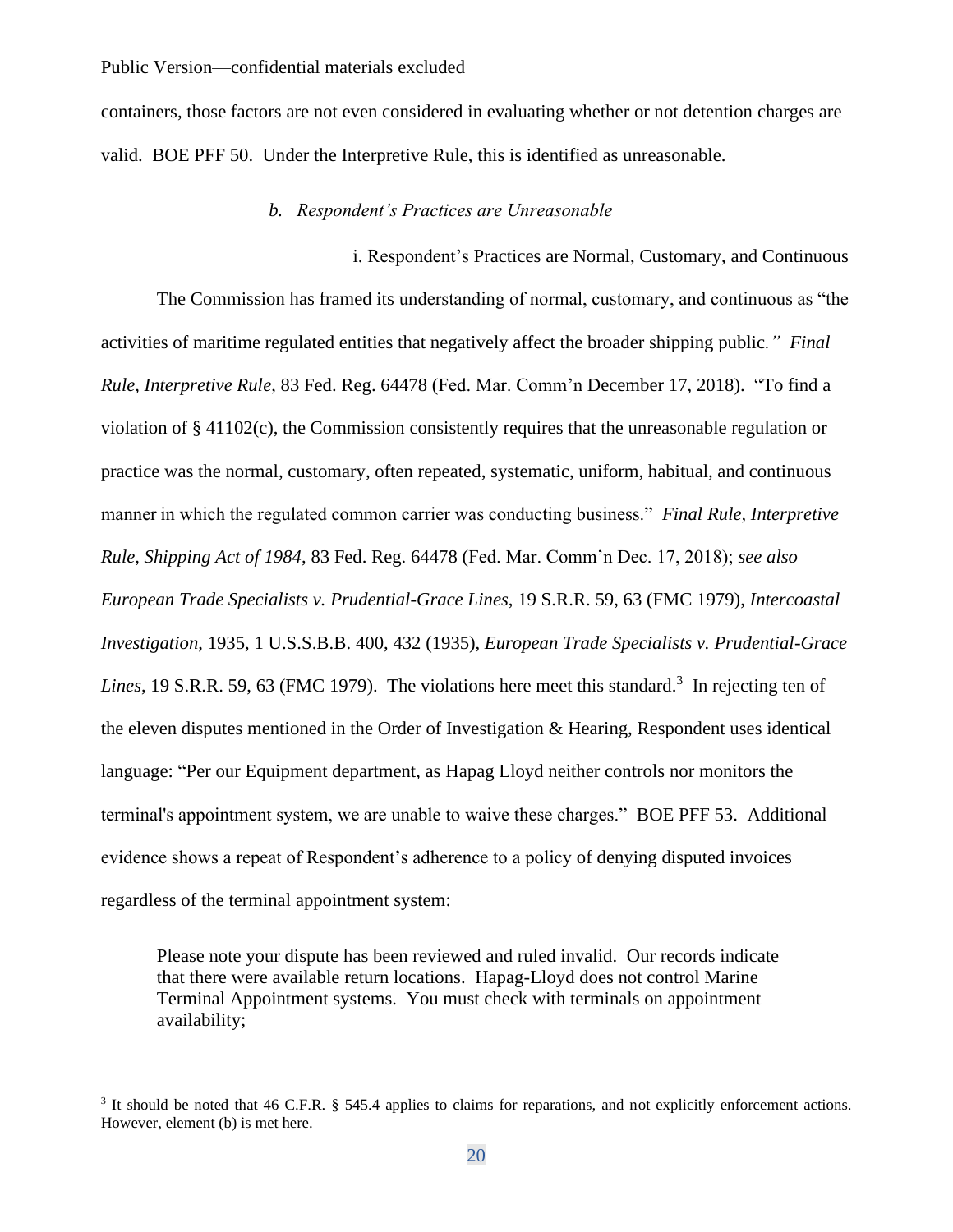Please kindly note LAX/LGB does not allow per diem exemptions for lack of appointment availability as Hapag-Lloyd does not control marine terminal appointment systems.

BOE PFF 56, *see also* BOE Exhibit K, Hapag-Lloyd Resp. BOE Third Interrogatories E-Mail Addendum at 1–2. Respondent's agent describes the process used to evaluate disputes—a process that does not even consider the unavailability of appointments—which it employs around 100 times a day, BOE PFF 40–47; *see also* BOE Exhibit I, Saavedra Dep. Tr. at 7–8, and { }. BOE Exhibit N, HAPAG-Lloyd Agency Agreement and Billing Totals at HL000242. (excluded). Although not all of those disputes may involve detention charges on containers, the nature of the dispute resolution practice is that of a normal routine. BOE PFF 40–47.

The broader shipping public has expressed its frustration with demurrage and detention billing through a 2016 Petition and throughout two Fact Finding Investigations. *See Petition for Rulemaking Submitted by the Coalition for Fair Port Practices*, FMC Docket No. P4-16 (Dec. 7, 2016), *also available at* https://www2.fmc.gov/readingroom/docs/P4-16/P4-16\_petition.pdf/; *see also Fact Finding 28*, FED. MAR. COMM'N, https://www.fmc.gov/fact-finding-28/ (last visited Mar. 11, 2022); *Fact Finding 28*, FED. MAR. COMM'N, https://www.fmc.gov/fact-finding-29/ (last visited Mar 11, 2022). As early as 2014, when the Commission hosted forums on port congestion, "shipper and trucker discontent with free time, demurrage, and detention practices was 'palpable.'" *Interpretive Rule*, 85 Fed. Reg. at 29639. Since the filing of the Order of Investigation & Hearing, two additional motor carriers have reported receiving similar rejections of detention disputes from Respondent, demonstrating that Respondent's practices are customarily applied to multiple entities. BOE PFF 54–56. To date, none of the invoices mentioned in the Order of Investigation & Hearing, or by these additional entities, has been waived in full—Respondents' practice is ongoing. BOE PFF 18–19; *see also* BOE Exhibit A, Hapag-Lloyd Dispute Emails at 2, 4, 6, 8, 9–10, 12, 15–18.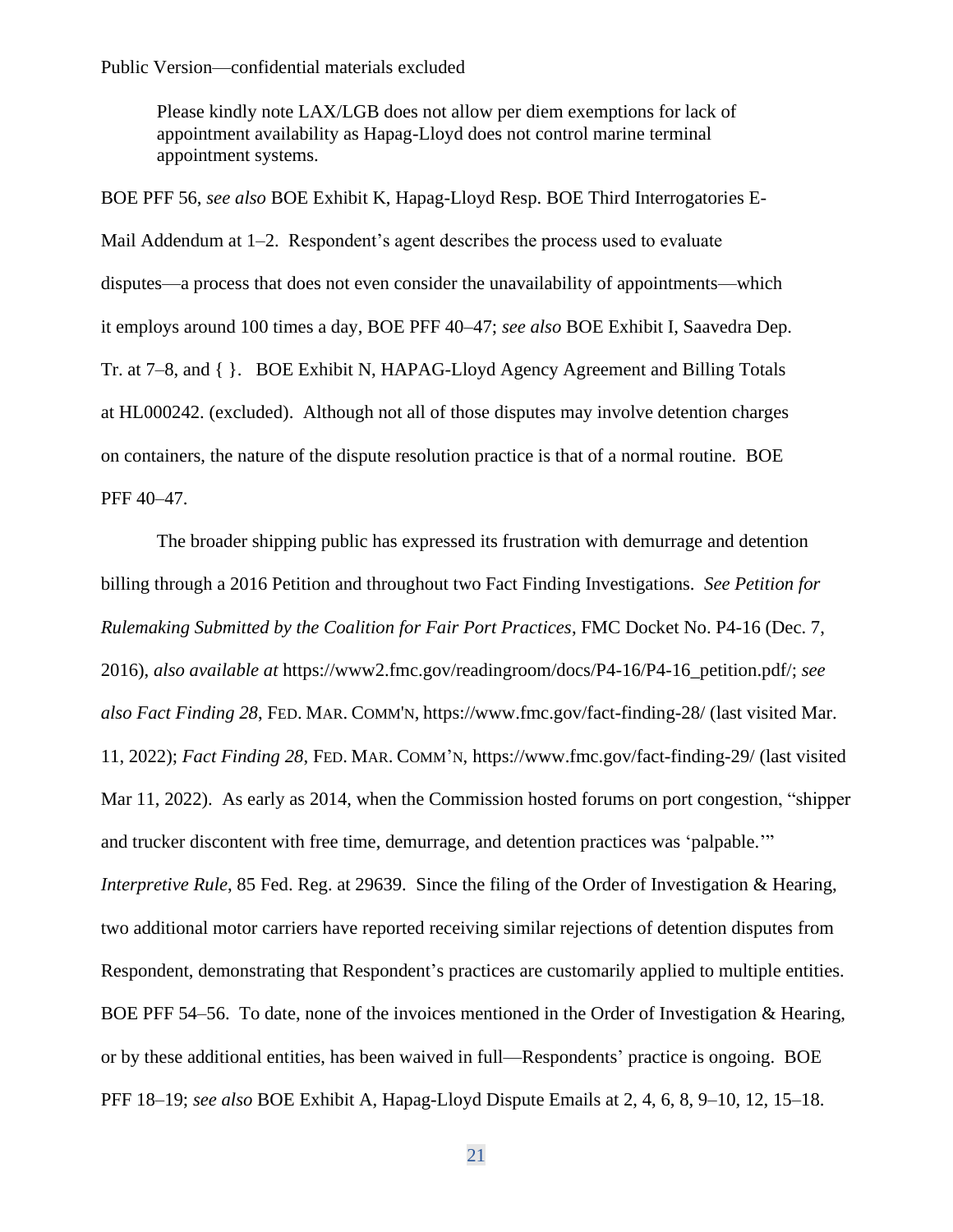## ii. Respondent's Practices are Unreasonable

The "Commission has stated that "'[t]he test of reasonableness as applied to terminal practices is that the practice must be otherwise lawful, not excessive, and reasonably related, fit and appropriate to the ends in view.'" *Kawasaki Kisen Kaisha, Ltd v. The Port Authority of New York and New Jersey*, Docket 11-12 at 18 (Order Affirming Dismissal of Complaint) (FMC Nov. 20, 2014) (quoting *W. Gulf Mar. Ass'n v. Port of Horn. Autk*, 18 S.R.R. 783, 790 (FMC 1978), aff'd without opinion sub nom. *W. Gulf Mar. Ass'n. v. FMC*, 610 F.2d 1001 (D.C. Cir. 1979), cert. denied, 449 U.S. 822 (1980)). In *Maher Terminals,* the test for reasonableness was laid out as "whether the charge levied is reasonably related to the services rendered." *Secretary of the Army v. Port of Seattle*, 24 S.R.R. 595, 602 (FMC 1987), reaffirmed on reconsideration, 24 S.R.R. 1242, 1248 (FMC 1988) (quoting *Volkswagenwerk Aktiengesellschaft v. Federal Maritime Commission*, 390 U.S. 261, 282 (1968)). "[Section 411029(c)]<sup>4</sup> requires that the practices of terminals be just and reasonable. "Reasonable" may mean or imply "just, proper," "ordinary or usual," "not immoderate or excessive," "equitable," or "fit and appropriate to the end in view." Black's Law Dictionary, Fourth Edition; *Investigation of Free Time Practices—Port of San Diego*, 9 F.M.C. 525, 547 (FMC 1966). A charge "is unreasonable if it is not reasonably related, either to an actual service performed for, or a benefit conferred upon, the person being charged." *Kawasaki Kisen Kaisha*, 2014 FMC Lexis 36, 27 (FMC Nov. 20, 2014) (quoting *Indiana Port Comm'n v. Federal Maritime Commission*, 521 F.2d 281, 285 (D.C. Cir. 1975)).

Building upon this case law, on May 18, 2020, the Commission published its Interpretive Rule on Demurrage and Detention Under the Shipping Act, now codified at 46 C.F.R. § 545.5. In its Interpretive Rule, the Commission explained that demurrage and detention charges have

<sup>&</sup>lt;sup>4</sup> "Section 17" in the original. Section 41102(c) of the 1984 Act derives from the second paragraph of section 17 of the 1916 Act.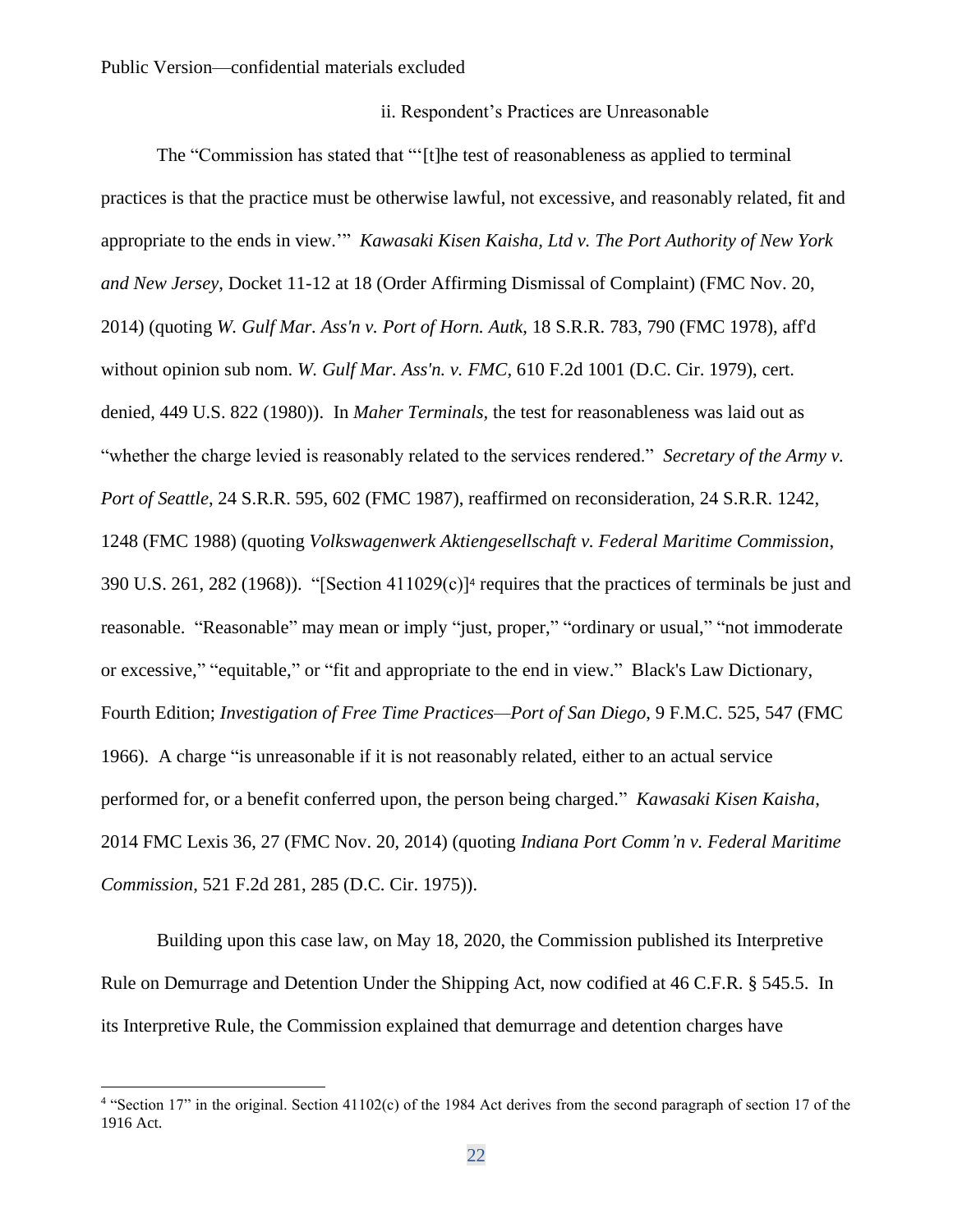"intended primary purposes as financial incentives to promote freight fluidity." 46 C.F.R.

§ 545.5(c)(1). The Commission's regulations at 46 C.F.R. § 545.5(c)(ii) state as follows regarding returns of empty containers, "[a]bsent extenuating circumstances, practices and regulations that provide for imposition of detention when it does not serve its incentivizing purposes, such as when empty containers cannot be returned, are likely to be found unreasonable." More specifically, the Commission addressed the fact pattern at issue here: "[I]f an ocean carrier directs a trucker to return a container to a particular terminal, and that terminal refuses to accept the container, no amount of detention can incentivize its return." *Notice of Proposed Rulemaking: Interpretive Rule on Demurrage and Detention Under the Shipping Act* (*Notice Interpretive Rule*), 84 Fed. Reg. 48850, 48853, 48855 (Fed. Mar. Comm'n Sept. 17, 2019) ("Absent extenuating circumstances, assessing detention in such situations, or declining to pause the free time or detention clock, would likely be unreasonable.").

Recently, in *TCW, Inc. v. Evergreen Shipping Agency (America) Corp. & Evergreen Line Joint Services Agreement*, Docket 1966(I), (FMC 2021), the Small Claims Officer applied the Interpretive Rule and held that detention charges "were unreasonable because they could not have incentivized cargo movement given that the port was closed on those days, making it impossible for Claimant to return the equipment."

The present case is similar in that the motor carrier made a concerted effort to return containers but was unable to due to a lack of appointments at the terminal which Respondent directed it to return the containers. Nor did the charge levied relate to an actual service performed. In fact, the reverse is true—the entity being charged is already burdened by the container. Chassis fees, storage fees, and the operational difficulties of continually seeking opportunities to relieve itself of the unwanted container are the opposite of a benefit. The additional charges associated

23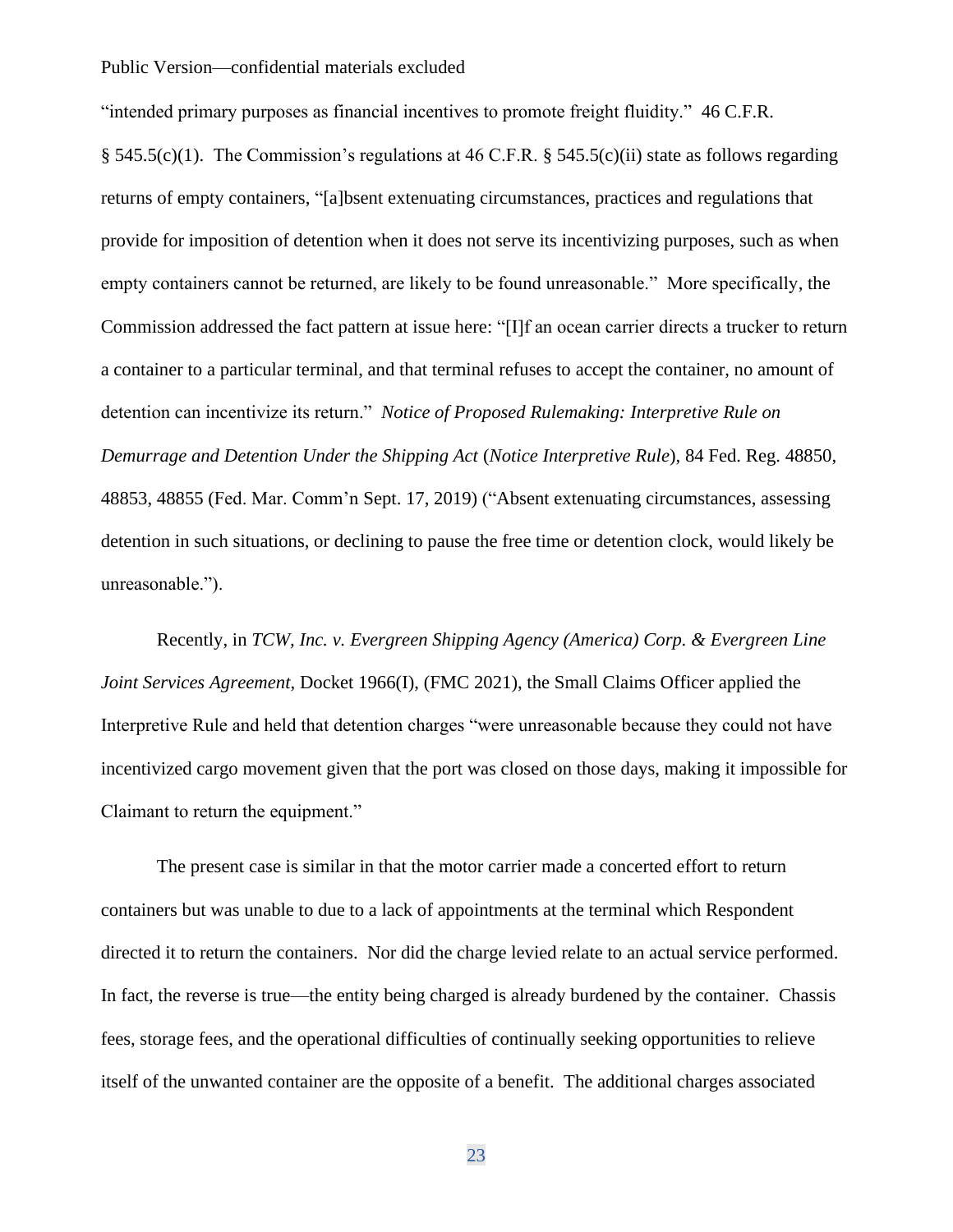with retention of a container already serve an incentive for its return; Respondent's punitive detention charges serve no additional purpose when a lack of appointments at the Respondent's designated location prevent timely return.

Nor did Respondent provide guidance in its rejection of the disputes. "Dispute resolution policies that lack guidance about the types of evidence relevant to resolving demurrage and detention disputes, are likely to fall on the unreasonable side of the spectrum". *Notice Interpretive Rule*, 84 Fed. Reg. at 48854. In response to the motor carrier's dispute, Respondent simply replied that charges could not be waived because it did not control appointment systems. BOE PFF 53.

# iii. Practices are Related to or Connected with Receiving, Handling, Storing, or Delivering Property

The return of a VOCC's empty containers to a terminal is integral to receiving, handling, storing, and delivering property. Empty container return is specifically mentioned in 46 C.F.R. § 545.5(c)(ii). Each of these containers was involved in ocean transportation of property and shipping containers generally are equipment belonging to a VOCC specifically for this purpose. BOE PFF 8–11. Respondent's practices regarding charging detention associated with empty containers returns meets this element of the statute.

# **B. Civil Penalties Should be Assessed for Respondent's Violations**

In assessing a civil penalty for violations of the Shipping Act, the Commission must take into consideration "the nature, circumstances, extent and gravity of the violation committed and the policies for deterrence and future compliance with the Commission's rules and regulations and the applicable statutes." 46 C.F.R. § 502.603(b). In addition, consideration must be given to "the respondent's degree of culpability, history of prior offenses, ability to pay and such other matters as justice requires." *Id.*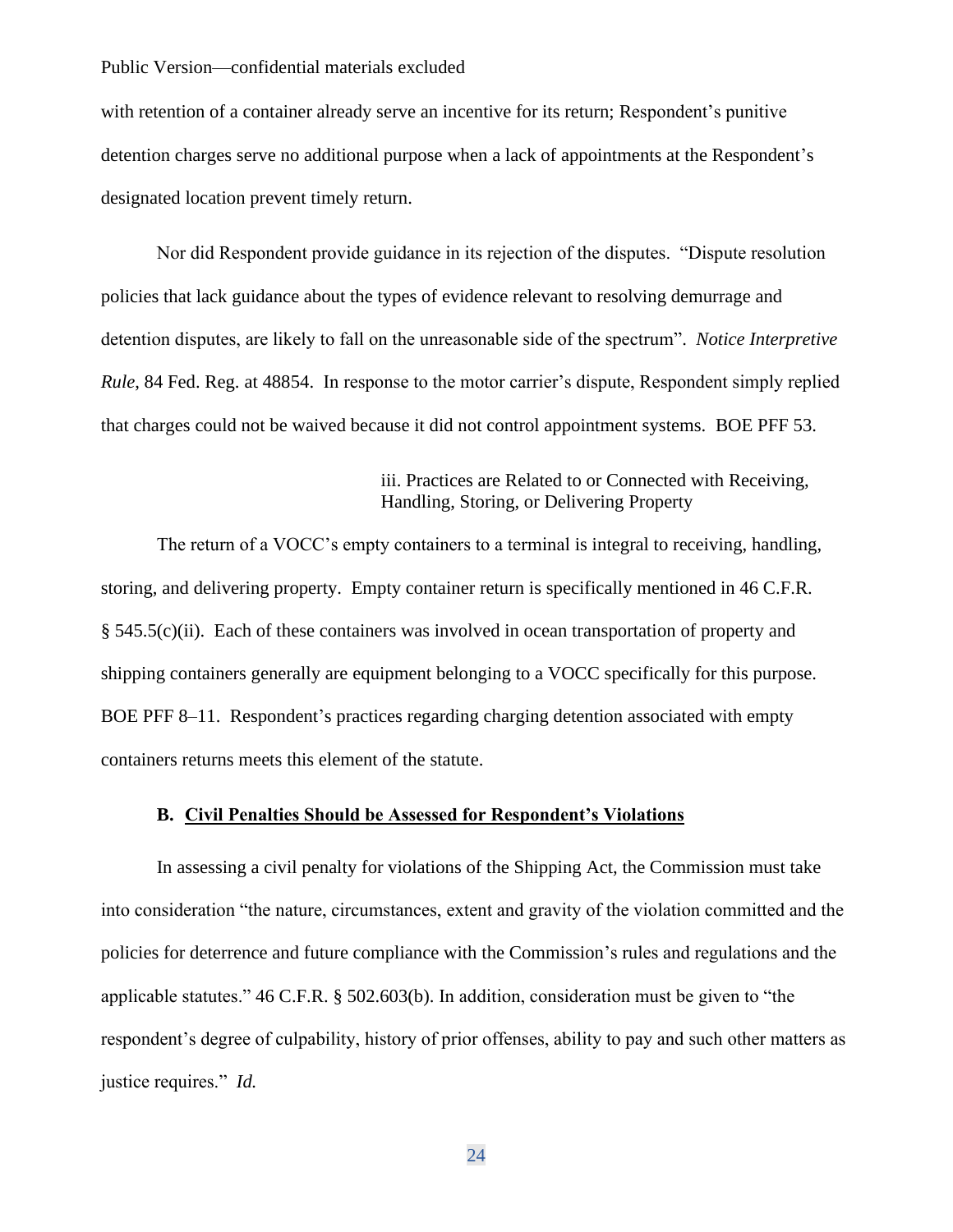# 1. Nature, Circumstances, Extent and Gravity of the Violations

The nature of this violation is a grave one. In circumstances of unprecedented port congestion, and its associated burden on American businesses, the Commission offered clear guidance on reasonable practices related to detention. BOE PFF 1–3. Respondent has chosen to ignore this guidance. BOE PFF 17. While motor carriers struggle to return empties and marine terminals struggle to maintain cargo fluidity, Respondent has contributed to the pain by imposing additional, purposeless fees. It is Respondent's disregard for the published Interpretive Rule that makes this violation knowing and willful, to which a higher penalty is applied. The Commission's predecessor, the Federal Maritime Board, defined "knowing and willful" as conduct "purposely or obstinately" disregarding the statute or is plainly indifferent to its requirements. *Misclassification of Tissue Paper as Newsprint Paper*, 4 F.M.B. 483 (FMB 1954). This definition was subsequently expanded to include "purposely or obstinately; it means gross recklessness, heedlessness, or a callous disregard of the consequences of one's acts, or a plain indifference to the law's requirements." *Brokerage on Shipments of Ocean Freight—Max LePack, Jack Pollack, Phyllis Pollack, Lynne Forwarding Inc., United Export Clothing Co., Inc., Bimor Textile Company, Inc.*, 5 F.M.B. 435 (FMB 1958). This concept of "plainly indifferent" was ultimately narrowed to "something more than casual indifference, and equates with wanton disregard from which an inference can be drawn that the conduct was in fact purposeful; a standard somewhat analogous to the tort concept of 'gross negligence.'" *Equality Plastics, Inc. and Leading Forwarders, Inc.— Possible Violations of Section 16 First Paragraph, Shipping Act, 1916,* 17 F.M.C. 217 (FMC 1973).

Here, Respondent is a regulated entity and had knowledge of the Interpretive Rule. BOE PFF 3,5. The Interpretive Rule had been published for a year before Respondent rejected these disputes. BOE PFF 4. Respondent admits to knowing the interpretive rule, which is clear about unreasonable behavior. BOE PFF 3. Despite the clarity of the Interpretive Rule, Respondent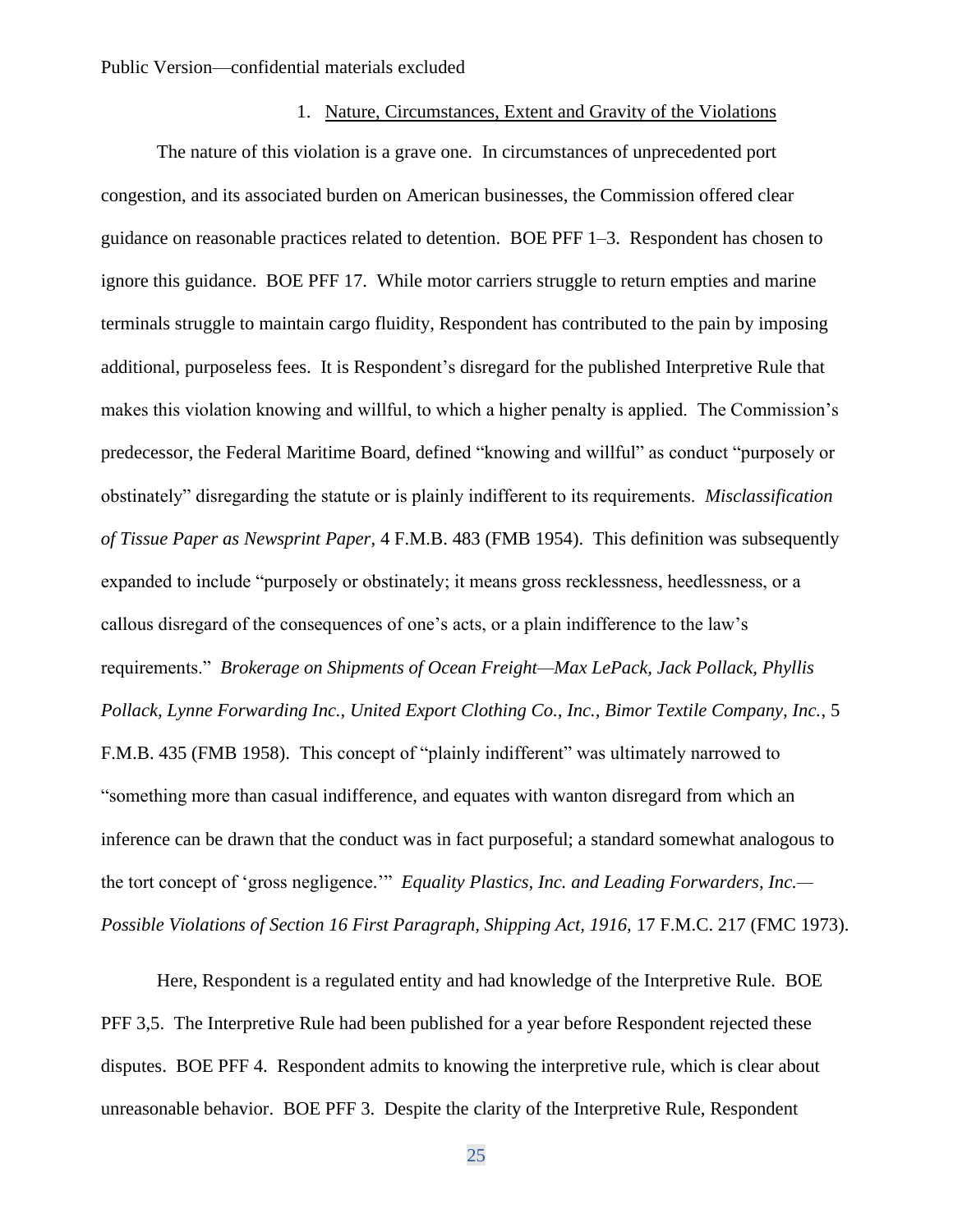charged detention fees on motor carriers who were unable to make appointments and return empties, and then after the motor carriers disputed the charge with corroborating evidence, Respondent continues to hold the charges as valid. BOE PFF 11, 15, 17, 50, 54. Respondent willfully charged unjust and unreasonable detention fees as a practice of receiving, handling, storing, and delivering property.

As for the extent of the violations, during the Spring and Summer of 2021, BOE learned through a private party complaint, and materials sent directly to BOE, that the containers presented in the Order of Investigation & Hearing are part of a larger universe of violations. BOE PFF 54–56. The statute itself speaks to "extent," since the violation is one relating to a carrier's practices. Based on the evidence, Respondent's practice seems to be to deny charges as a matter of course, looking only to whether the terminal had any appointments at all, rather than considering specific factors as encouraged by the Interpretive Rule. BOE 42–46, 50. Here, we know of at least three separate motor carriers who experienced Hapag-Lloyd's rejection of disputes, and Respondent's agent has admitted to this behavior as a typical response. BOE PFF 53; *see also* BOE Exhibit I, Saavedra Dep. Tr. at 25 (Q: "In this exhibit, the language you are using in your comments back to the disputing party, this is a typical response for you; that correct?" A: "Yes."). Further, Respondent has provided staff with no specific guidance as to how to evaluate a dispute as per the Interpretive Rule. BOE PFF 41; *see also* BOE Exhibit I, Saavedra Dep. Tr. at 10–11, 28–30. The appropriate inference is that others similarly situated have also been exposed to these violative behaviors, whether those individual entities have already come forward to the FMC with specific container numbers or not.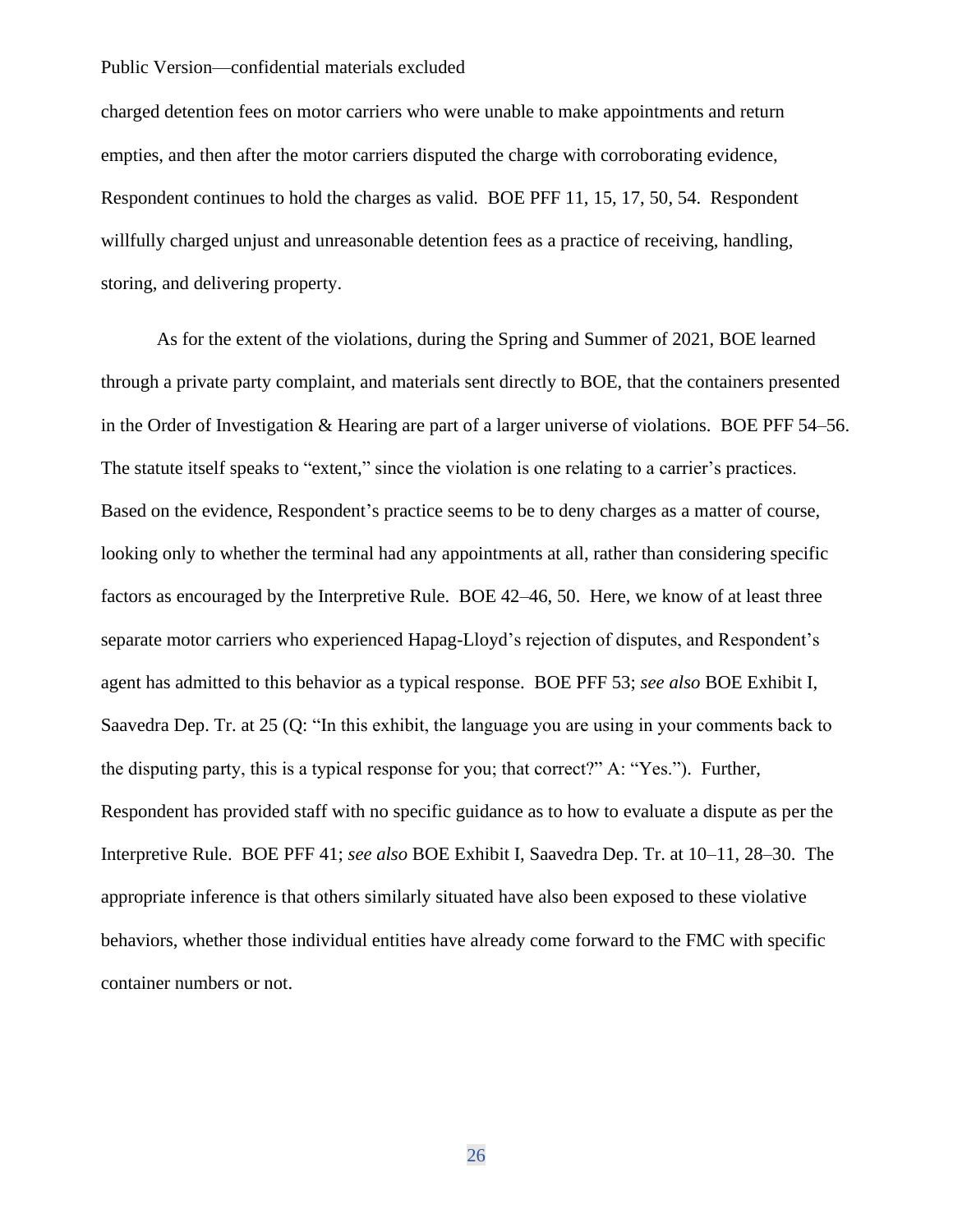## 2. Respondent's Culpability and History of Prior Offenses

Respondent is culpable for this conduct. As established though its agency relationship, and settled agency law, Hapag-Lloyd, A.G. is culpable for the actions of its agent.

As for history of prior offenses, Respondent has not been the subject of an enforcement action since 1990, when it participated in an informal settlement of malpractices in the Trans-Pacific trade.<sup>5</sup> However, the Commission recognizes that a scant history of prior offenses only means "that there is no history of any formal Commission proceeding regarding" a respondent or its principals. *Pacific Champion Express Co., Ltd. — Possible Violations of Section 10(b)(1) of the Shipping Act of 1984*, 28 S.R.R. 1185, 1192 (ALJ 1999). The Commission is allowed "to draw reasonable inferences from the evidence and reach conclusions in the absence of a 'smoking gun.'" *Id.*

### 3. Respondent's Ability to Pay a Civil Penalty

Respondent is one of the largest ocean carriers in the world. In 2021 Respondent ranked as the number sixth VOCC for imports to the United States, transporting over 2 million TEUs, and ranked fourth VOCC for exports from the United States, transporting over 1.14 million TEUs.<sup>6</sup> Respondent boasts a container stock of over 3 million TEUs. Press Release, HAPAG-LLOYD, https://www.hapag-lloyd.com/content/dam/website/downloads/press\_and\_media/publications/22- 02-01\_HLAG\_PM\_Prelims\_ENG.pdf (last visited Mar. 11, 2022). Additionally, Respondent has reported record profits during the period at issue. Hapag-Lloyd Achieves Extraordinary Strong Result in First Nine Months Of 2021, HAPAG-LLOYD, https://www.hapaglloyd.com/en/company/press/releases/2021/11/hapag-lloyd-achieves-extraordinary-strong-result-in-

<sup>&</sup>lt;sup>5</sup> Fact Finding 18. Agreement number E-36-90. Respondents entered informal compromises of civil penalties on November 23, 1981 (\$2,500), May 5, 1982, (\$5,000), August 2, 1984 (\$1,500), and July 12, 1990 (\$75,000).

<sup>6</sup> According to Datamyne, a publicly searchable trade database, located at www.datamyne.com.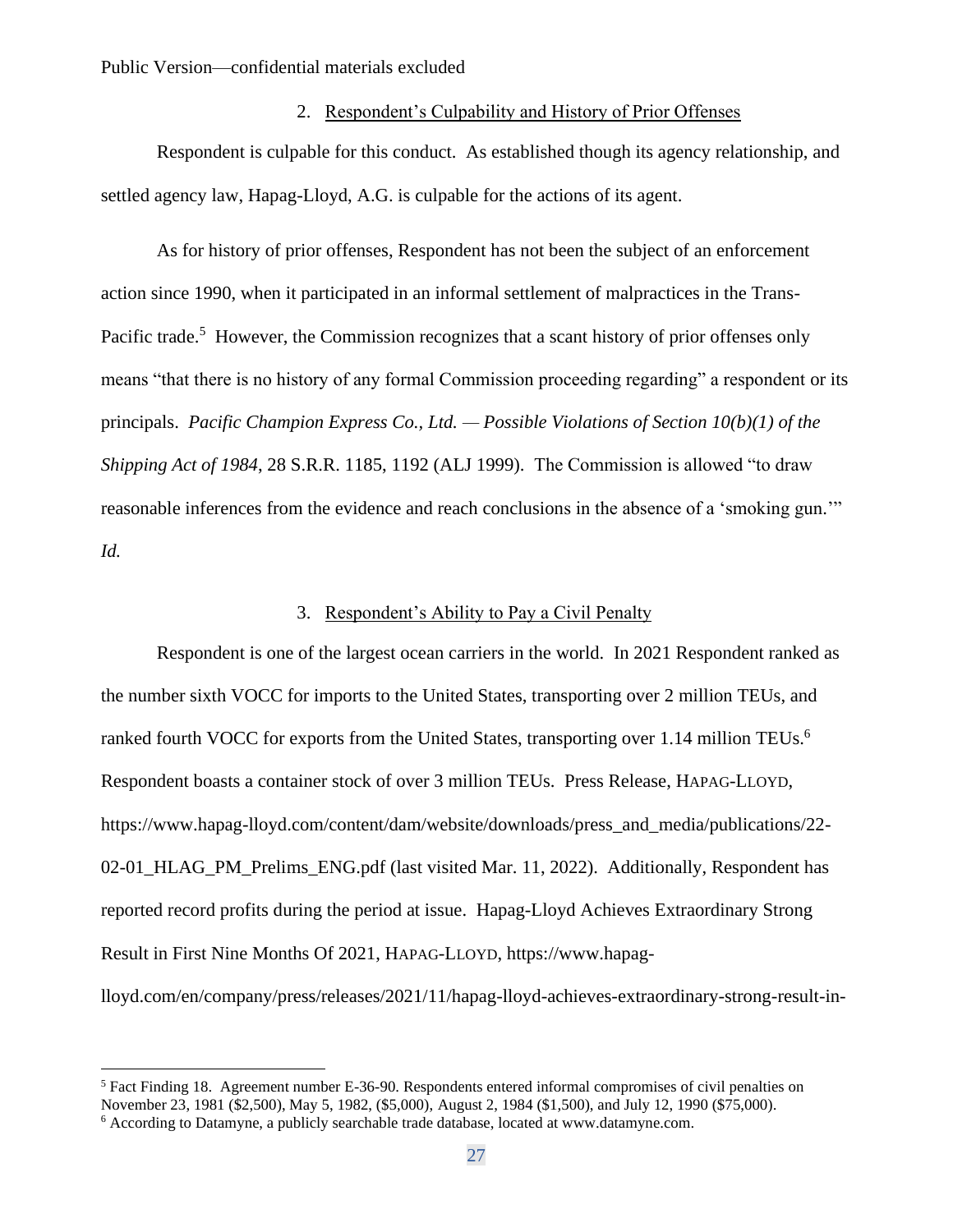first-nine-m.html (last visited Mar. 11, 2022); Hapag-Lloyd is the Latest to report Extraordinarily Strong Results, MARITIME EXECUTIVE, https://www.maritime-executive.com/article/hapag-lloyd-isthe-latest-to-report-extraordinarily-strong-results (last visited Mar 11, 2022). Hapag-Lloyd has been experiencing unprecedented financial performance. From Q2 to Q3 2021 alone, their EBITDA (earnings before interest, taxes, depreciation, and amortization) *increased* by \$3.2 Billion, and their sales/revenue growth was up over 100 percent. HAPAG-LLOYD AG, WSJ MARKETS, https://www.wsj.com/market-data/quotes/DE/XMUN/HLAG/financials (last visited Mar. 11, 2022). Respondent reports collecting { }. BOE Exhibit N, HAPAG-Lloyd Agency Agreement at HL000242. (excluded). Respondent is able to pay a substantial civil penalty, commensurate with its violation.

## 4. Commission's Policies for Deterrence and Future Compliance

Other actions by the Commission have not deterred Respondent. This includes the Interpretive Rule, the Commission's many press releases related to the subject, and not even the filing of this litigation. *See generally* https://www.fmc.gov/new-guidance-detention-demurrage/; https://www.fmc.gov/fmc-vocc-audit-team-urges-carriers-to-adopt-detention-demurrage-bestpractices/; https://www.fmc.gov/interim-report-in-investigation-of-detention-demurrage-practicesreleased. To date, Respondent has not waived the charges at issue, nor changed its practices, nor changed its language in communications to the public. BOE PFF54–56. Considering these factors, justice requires a significant penalty to deter the violative behavior at issue and ensure future compliance.

28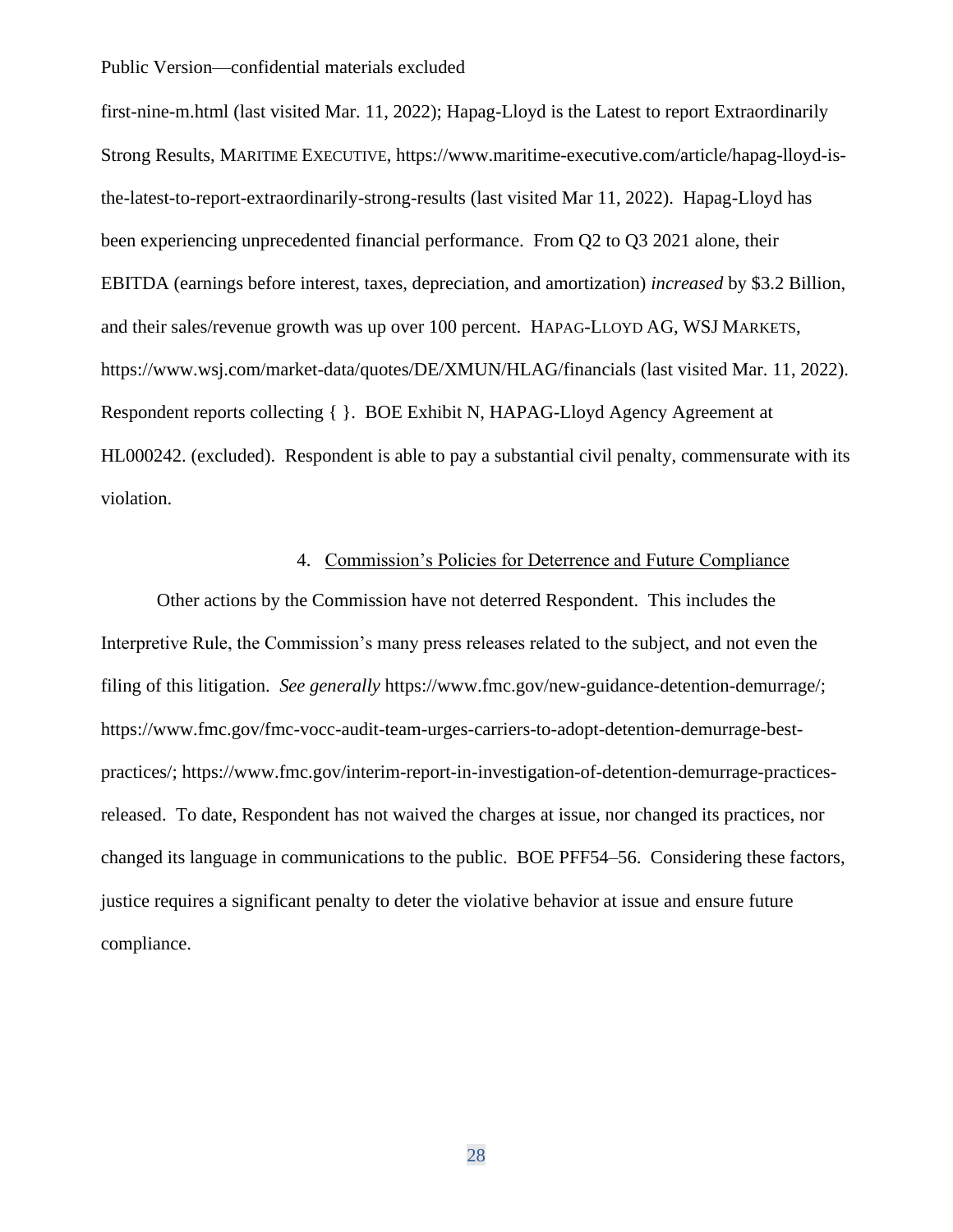## 5. Calculation of Penalty to be Assessed

A Section 41102(c) violation is one relating to a respondent's business practices in general, not just to a limited number of shipments. However, for ease of calculation, BOE bases its calculations on the eleven containers that were included in the Order of Investigation & Hearing .

As previously established, this is a knowing and willful violation. The Commission published its factors for determining when, under Section 41102(c), a charge would be considered unreasonable, and Respondent was aware of this guidance over a year before these containers were returned. BOE PFF 1–4. Respondent was on direct notice at least by May 18, 2020 yet ignored the guidance. The statutory maximum for a knowing and willful violation of Section 41102 is \$65,666. 46 U.S.C. § 41107(a).<sup>7</sup> This amount multiplied by eleven totals to \$722,326. Respondent could have waived these charges in accordance with the Interpretive Rule at any time. Instead, Hapag-Lloyd rejected the disputes on July 26, 2021, 228 days before the filing of this brief. Each day of a continuing violation is a separate offense. 46 U.S.C. § 41107(a). This calculation generates a statutorily authorized penalty of \$164,690,328 for these eleven containers alone. BOE contends that a minimum of 10% of this amount is necessary to deter future violative behavior since no other actions by the Commission have been effective. Hence, a substantial civil penalty is appropriate and warranted by the facts of this case. Therefore, BOE respectfully requests the ALJ impose a penalty of at least \$16.5 million on Respondent. This amount is less than { } BOE Exhibit N, HAPAG-Lloyd Agency Agreement and Billing Totals at HL000242. (excluded).

<sup>&</sup>lt;sup>7</sup> Effective January 14, 2022, the maximum amount for knowing and willful violations was adjusted for inflation to \$65,666. These adjustments were made applicable to violations predating the increase which are assessed after January 15, 2022. 46 C.F.R. §§ 506.4 and 506.5.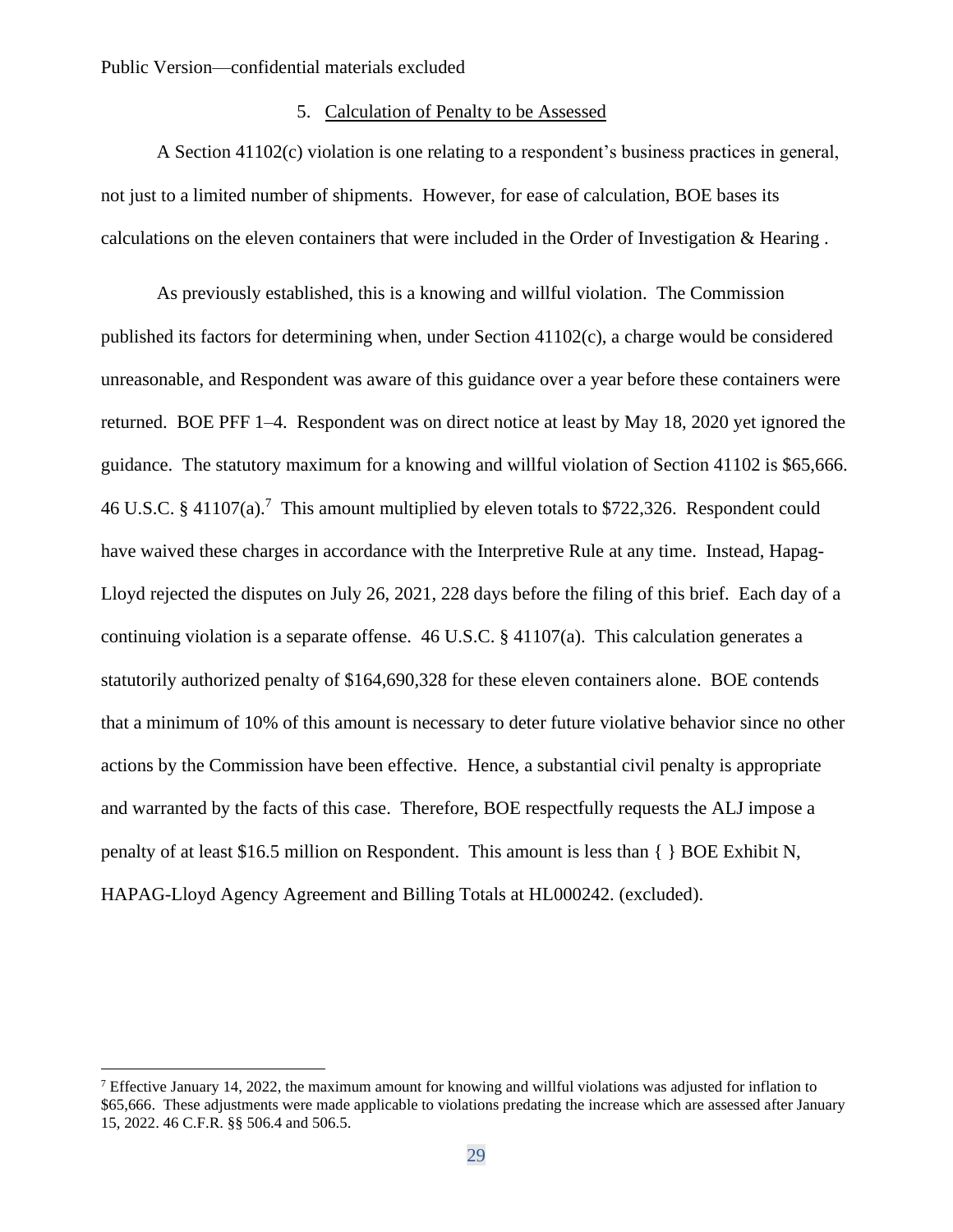### **C. Cease and Desist Orders Should be Issued Against Respondent**

Cease and desist orders are appropriate:

when there is a reasonable likelihood that a respondent will continue or resume its unlawful activity .... One reason to issue such an order is to alert the shipping industry so as to forestall future violations and to enhance enforcement ability by adding another tool, namely, enforcement of a Commission cease and desist order, if necessary.

*Ever Freight Int'l Ltd., et al.- Possible Violations of Sections 10(a)(l) and 10(b)(l) of the Shipping Act of 1984*, 28 S.R.R. 329, 333 (ALJ 1998). In addition to an appropriate deterrent civil penalty amount, a cease-and-desist order is proper in this case. BOE requests that Respondent be ordered to follow the previously published Interpretive Rule. Respondent should be ordered to cease collection of detention charges on the containers at issue, and on other containers similarly situated.

To address future behaviors, Respondent should be ordered to desist from collecting detention charges from motor carriers when they dispute such charges and provide evidence to Respondent that points to their inability to return containers in a timely manner due to circumstances beyond their control. When a motor carrier produces evidence such as screenshots reflecting appointment unavailability, or email communications, demonstrating a lack of appointments and a genuine effort to timely return the containers, detention charges should be waived because they do not achieve the purpose of promoting freight fluidity.

### **III. CONCLUSION**

BOE respectfully requests that the ALJ (1) find that Respondent knowingly and willfully violated the Shipping Act at 46 U.S.C.  $\S$  41102(c); (2) asses a civil penalty of not less than \$16,500,000; and (3) order Respondent to cease and desist from violating Section 41102(c) by refusing to waive detention charges on motor carriers when presented with evidence that containers could not be returned due to exigent circumstances.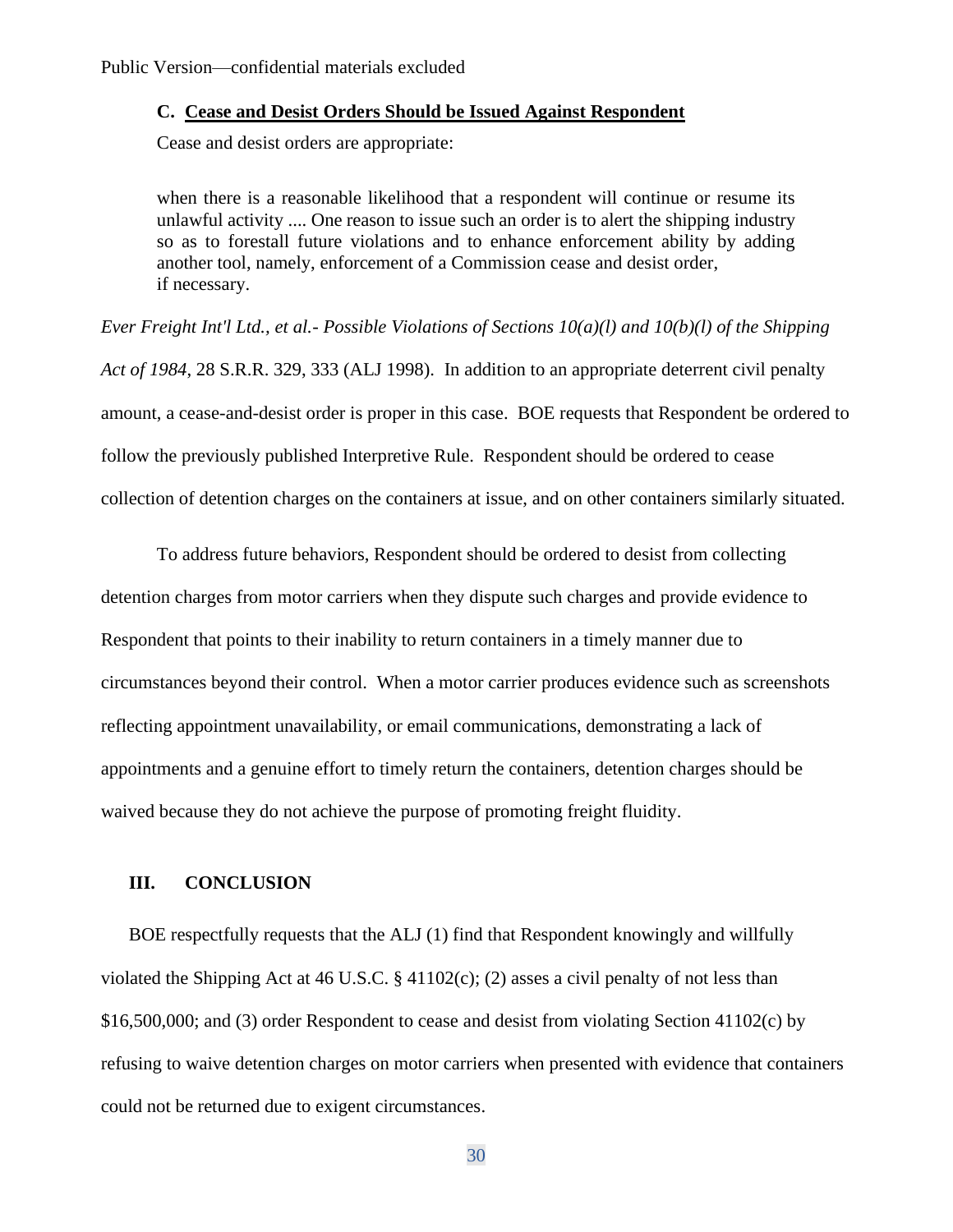Respectfully submitted,

March 11, 2022

Benjamin K. Trogdon, Director Maryanne G. Mundy, Trial Attorney MARYANNE Bigitally signed by **MUNDY** Date: 2022.03.11 17:30:44 -05'00'

mmundy@fmc.gov Serena L. Tang, Trial Attorney stang@fmc.gov Bureau of Enforcement Federal Maritime Commission 800 N. Capitol St., N.W. Washington D.C. 20573 (202) 523 5783